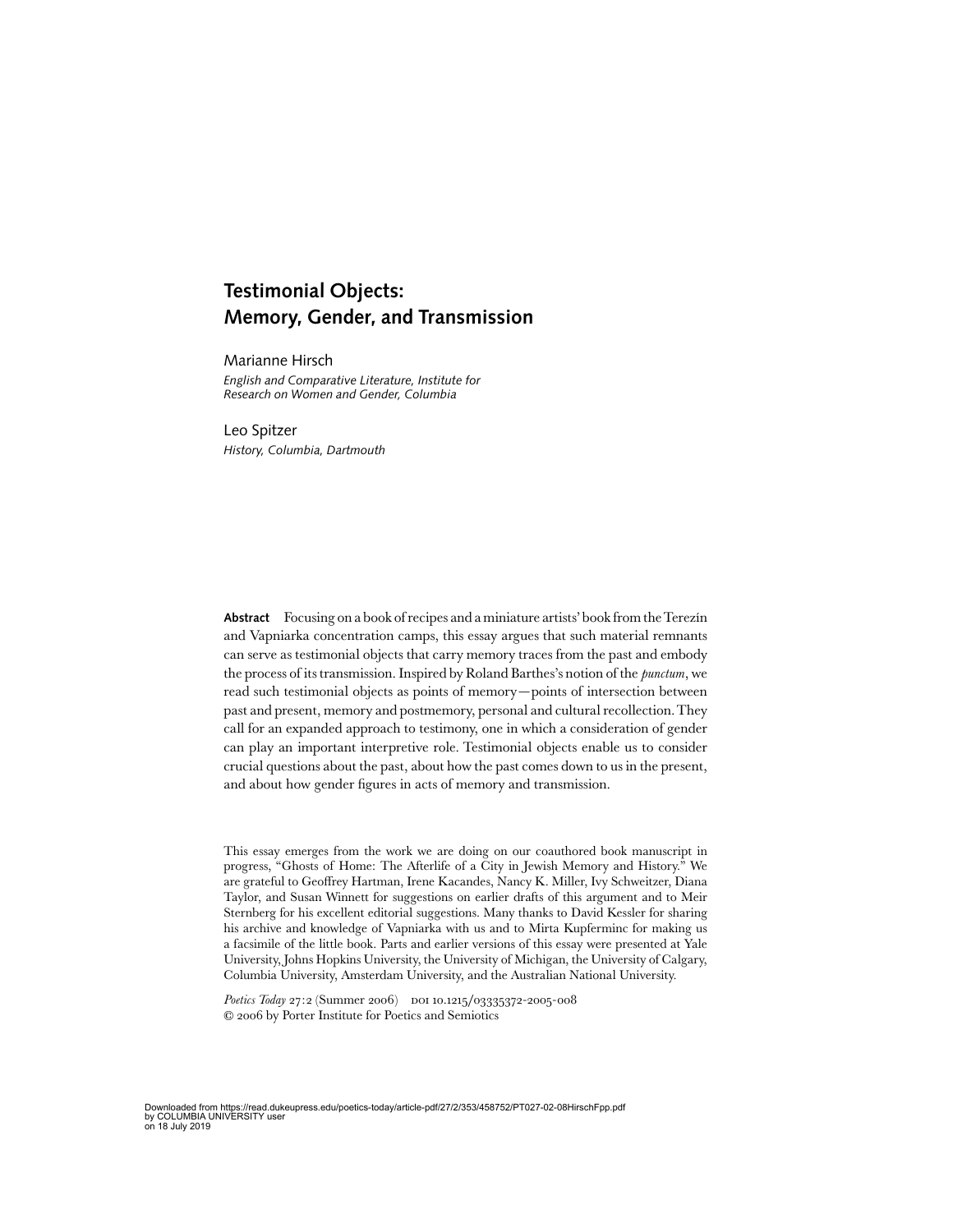## The First Book

Between 1942 and 1944, Mina Pächter and several of her women neighbors interned in the Terezín (Theresienstadt) camp undertook a remarkable project: together they reconstructed, from memory, and wrote down, in German, on small scraps of paper the meal recipes that they had routinely prepared in prewar times. Even while they themselves were barely surviving on potato peels, dry bread, and thin soup, they devoted their energy to recalling recipes for potato and meat dumplings, stuffed goose neck, and goulash with Nockerl; for candied fruits, fruit rice, baked matzos, plum strudel, and Dobosch torte. Many of them had inherited these recipes from their mothers, and in writing them down, they used them not only to remember happier times or to whet their mouths through recollection but—more importantly—as a bequest addressed to future generations of women. Before her death in Terezín in 1944, Mina Pächter entrusted the assembled recipes to a friend, Arthur Buxbaum, asking him to send them to her daughter in Palestine if he should somehow survive. Arthur Buxbaum did survive, but it took twenty-five years and several other intermediaries for the mother's package to reach her daughter, Anny Stern, who had since moved to the United States. Another twenty years later, in 1996, the recipes were published in the original German and in English translation, in a book edited by Cara De Silva and entitled In Memory's Kitchen: A Legacy from the Women of Terezín.

Nowadays, sixty years after the end of World War II, children of victims and survivors of the Holocaust, dispersed throughout the world, are still discovering such legacies as the recipe book from Terezín among their parents' possessions and are still trying to scrutinize the objects, images, and stories that have been bequeathed to them—directly or indirectly—for clues to an opaque and haunting past. In recent years, a powerful memorial aesthetic has developed around such material remnants from the European Holocaust. The writings and artistic productions of, for example, Art Spiegelman, Patrick Modiano, Anne Michaels, Carl Friedman, W. G. Sebald, Christian Boltanski, Annette Messager, Mikael Levin,Tatana Kellner, Shimon Attie, and Audrey Flack reflect this type of creative engagement. In the course of our own work on the history and memory of Czernowitz (Cernăuți), the central European city where Marianne's parents grew up and survived the war, we too have received memorabilia from prewar days and from the ghettos and camps associated with the Holocaust in Romania (figure 1), and we have wondered how we might best respond to their demands.

The study of such personal and familial material remnants calls for an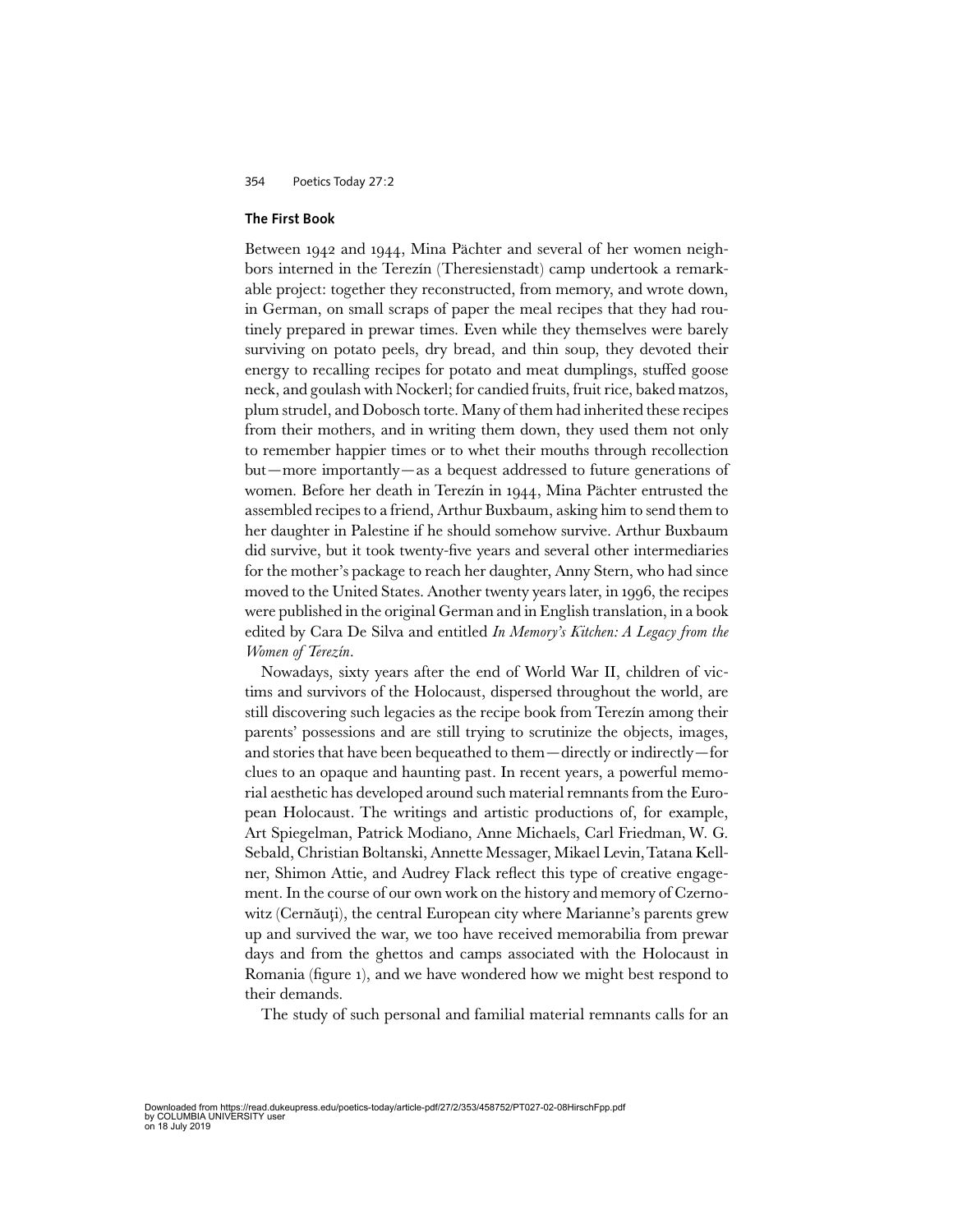

Figure 1 ''Entrance to Vapniarka.'' Drawing by Leibel and Ilie. Courtesy Kessler family archive.

expanded understanding of testimony. Such remnants carry memory traces from the past, to be sure, but they also embody the very process of its transmission. Now, at a moment in Holocaust studies when, with the passing of the first generation, we increasingly have to rely on the testimonies and representations of members of the second and third generations, we need to scrutinize the "acts of transfer," as Paul Connerton (1989: 39-40) has termed them, by which memory has been passed down over the years. In such ''acts of transfer'' Connerton would include narrative accounts, commemorative ceremonies, and bodily practices—but we would also add the bequest of personal possessions and the transmission and reception of their meanings to his categories of analysis. Indeed, for anyone willing to subject them to informed and probing readings, material remnants can serve as testimonial objects enabling us to focus crucial questions both about the past itself and about how the past comes down to us in the present.

In Memory's Kitchen, for example, carries powerful personal, historical, cultural, and symbolic meanings that far exceed its deceptively ordinary contents, drawn from the domestic everyday world of its authors.We cannot cook from the recipes in this volume—most of them leave out ingredients or steps, or they reflect wartime rationing by calling for make-do substitutes (for butter or coffee, for example) or by making eggs optional. But we can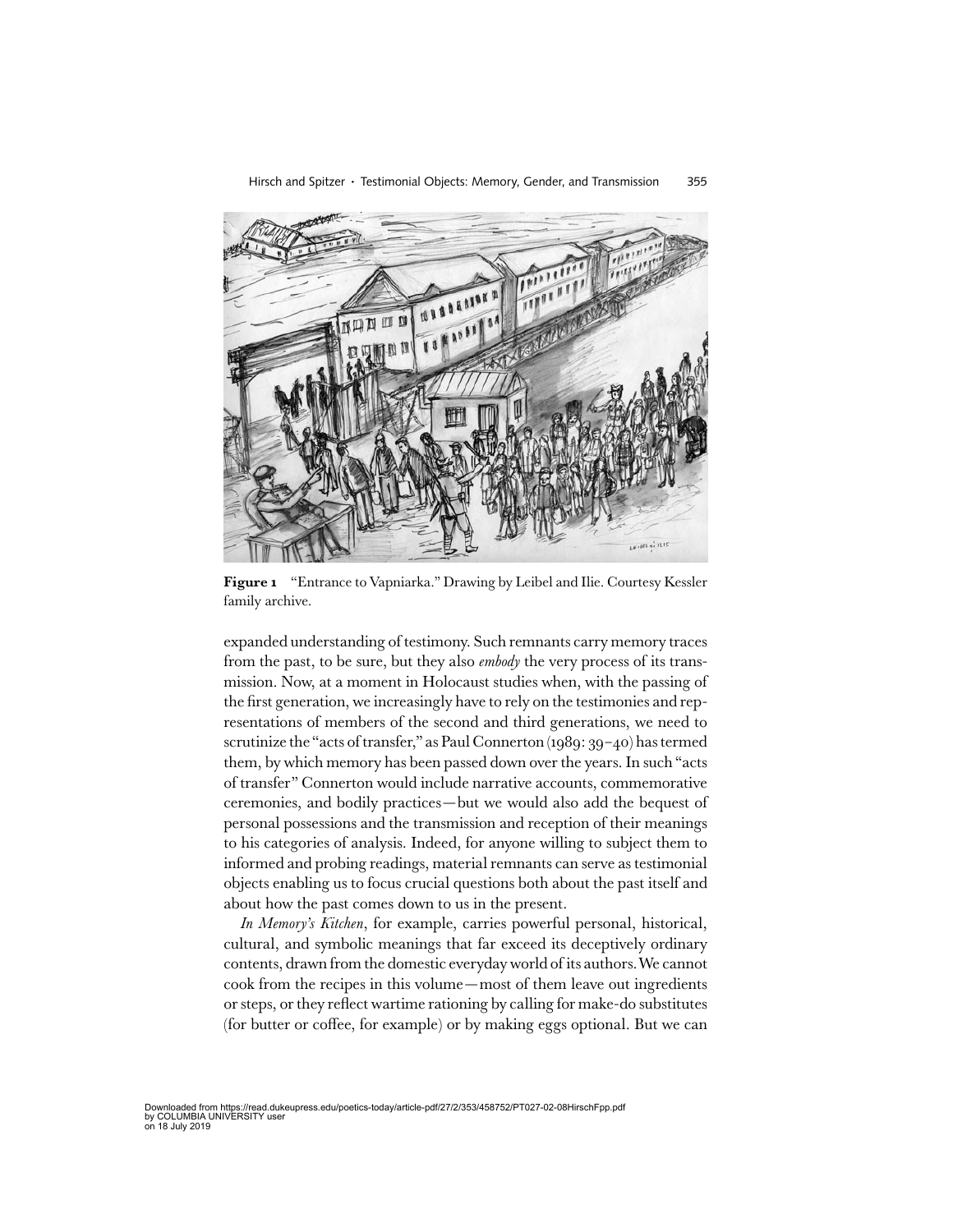certainly use them to try to imagine a will to survive and the determined commitment to community and collaboration that produced this extraordinary book. For persons familiar with the history of the Terezín ghetto, moreover, the recipe collection becomes a testament to the power of memory and continuity in the face of brutality and dehumanization.<sup>1</sup> Evoking shared transcultural associations of food and cooking with home and domesticity, the recipe writers also, paradoxically, enable us to imagine hunger and food deprivation through the moving and extraordinarily detailed fantasies of cooking and eating that their fragmentary efforts reveal. The recipe collection testifies to the women's desire to preserve something of their past world, even as that world was being assaulted, and it attests to their own recognition of the value of what they had to offer as women—the knowledge of food preparation.

As a book of recipes created and exchanged among women and bequeathed from mother to daughter, In Memory's Kitchen thus invites us to think about how acts of transfer may be gendered and how to engender feminist readings. The recipes embody and perpetuate women's cultural traditions and practices both in their content and in the commentary that accompanies some of them (one, for example, is called ''Torte (sehr gut)'' [''Torte (very good)'']). But in a book about food created in a concentration camp, considerations of gender also quickly disappear from view as we consider the Nazi will to exterminate all Jews and to destroy even the memory of their ever having existed. This text, therefore, also illustrates some of the well-known hesitations about using gender as an analytic category in relation to the Holocaust: the fear of thereby detracting attention from the racializing categorizations that marked entire groups for persecution and extermination. If those targeted for extermination were utterly dehumanized and stripped of subjectivity by their oppressors, were they not also degendered? Gender, in circumstances of such extreme persecution and trauma, may well be an immaterial, even offensive, category. As

1. Terezín (known asTheresienstadt in German) was built by the Hapsburg emperor Joseph II as a walled military garrison town and was named after his mother, the empress Maria Theresa. Connected to this fortified town was a smaller fortification that was used as a military and political prison. In 1940, after Czechoslovakia fell under Nazi control, this ''small fort'' became a Gestapo prison, and in 1941 the larger fortified town, called by the Nazis ''Ghetto Theresienstadt,'' began to be used as a Jewish concentration and transit camp. Although tens of thousands of persons died there and multiple thousands more were deported to extermination camps in Poland until Terezín was liberated in 1945, Nazi propagandists presented the camp as a ''model Jewish settlement.'' There they sanctioned—but, for the most part, compelled—artistic and cultural production by inmates for propaganda newsreels and staged social and cultural events to convince International Red Cross visitors in 1944 of the positive nature and high quality of their Jewish ghetto resettlement schemes. See Adler 1958; Schwertfeger 1989; Troller 1991; Chádková 1995.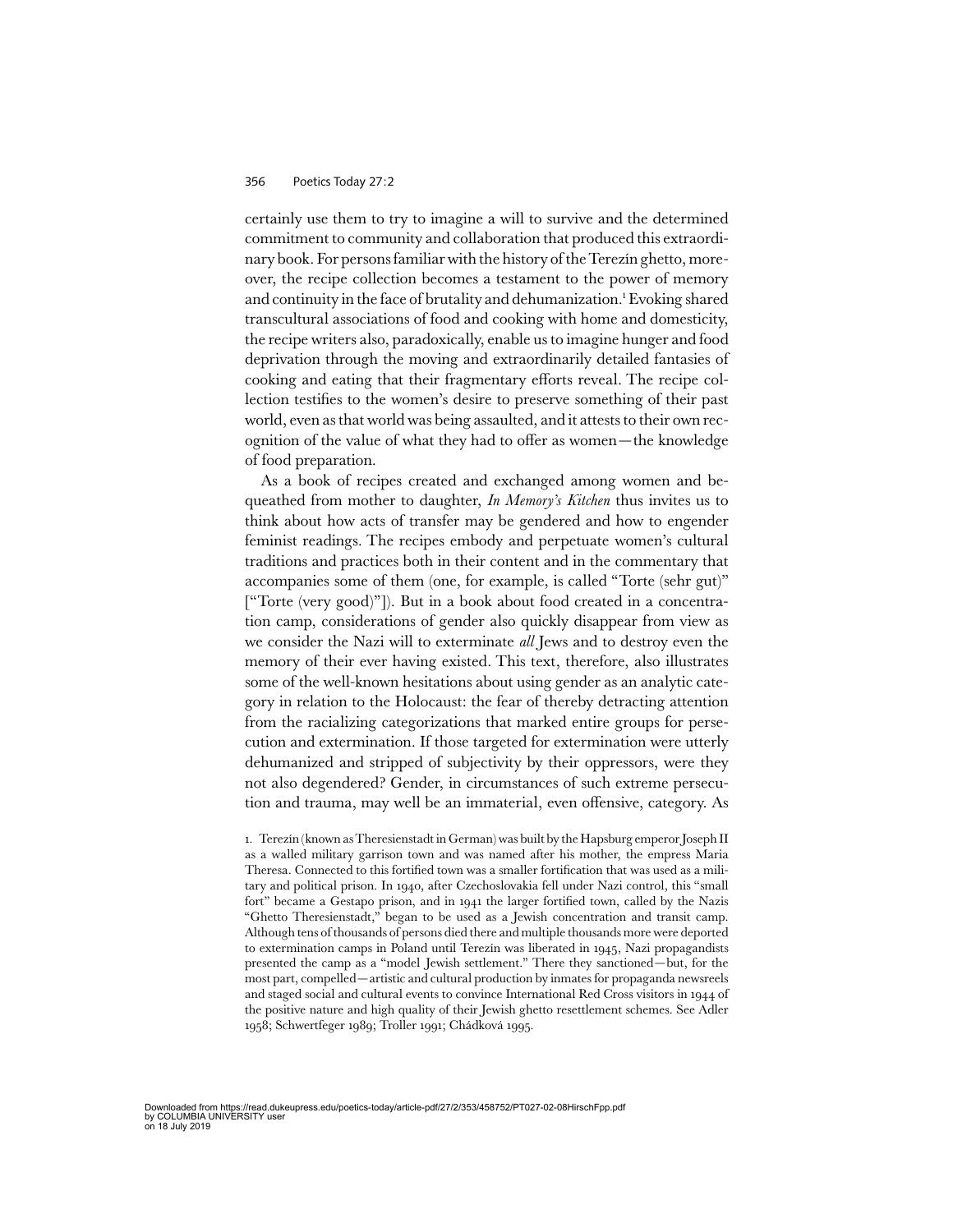Claire Kahane (2000: 162) has put it: ''If hysteria put gender at the very center of subjectivity, trauma, in its attention to the assault on the ego and the disintegration of the subject, seems to cast gender aside as irrelevant.''2 Hunger and thus food, after all, is an ever-present concern of every Holocaust victim. It is a persistent topic in every testimony and every memoir, regardless of the victim's gender or other identity markers. This extends even to accounts of food preparation, which, perhaps in less sophisticated form, preoccupied male as well as female prisoners throughout Nazi ghettos and camps.<sup>3</sup>

Kahane (2000: 162) goes on to ask: ''Does feminist theory of the past several decades make a difference in my reading of Holocaust narratives?... Could—and should—the Holocaust even be considered within the context of gender?'' In response, the book of recipes from Terezín does raise significant historical questions about the role of gender then, in the ghettos and camps, and representational questions about its role now, in our readings of those experiences. Far from being irrelevant, we would say that a feminist reading and a reading of gender constitute, at the very least, compensatory, reparative acts. If the Nazis degendered their victims, must we not make a point of considering the effects of gender, even when these cannot always be kept clearly in view? In fact, we have been interested in looking at gender precisely when it recedes to the background, when it appears to be elusive or even irrelevant. Our broader aim in this essay is to suggest a reframing of the discussion of gender in Holocaust studies. On the one hand, we want to avoid what we see as an unfortunate and all too common polarity between erasing difference and exaggerating it to the point of celebrating the skills and qualities of women over those of men. On the other hand, we would like to get beyond "relevance" or "appropriateness" as categories.<sup>4</sup> As we will show in a detailed reading of another handmade book from a concentration camp—our own testimonial object from Vapniarka in Romania gender is always relevant, if not always visible.

2. For an analysis of dehumanization as a form of degendering, see, for example, Spillers 1987; Hirsch and Spitzer 1993; Hartman 1997.

3. Israeli archives (Beit Theresienstadt at Givat Chaim-Ichud) even contain one recipe collection written by a man, Jaroslav Budlovsky, and there is also another recipe book written by male prisoners of war in the Philippines during World War II titled Recipes Out of Bilibid (De Silva 1996: xxx).

4. There is a substantial and contested literature on women's experiences in the Holocaust that distinguishes it from the experiences of men. See, for example, Katz and Ringelheim 1983; Ringelheim 1984, 1990; Goldenberg 1990; Rittner and Roth 1993; Baumel 1998; Ofer and Weitzman 1998; Kramer 1999; Baer and Goldenberg 2003; Tec 2003. For feminist analyses of gender and the memory and memorialization of the Holocaust that foreground issues of representation, see Hirsch and Spitzer 1993; Hirsch and Smith 2002; Horowitz 2000, 2001; Kahane 2000; Eschebach et al. 2002; Hirsch 2002; Bos 2003.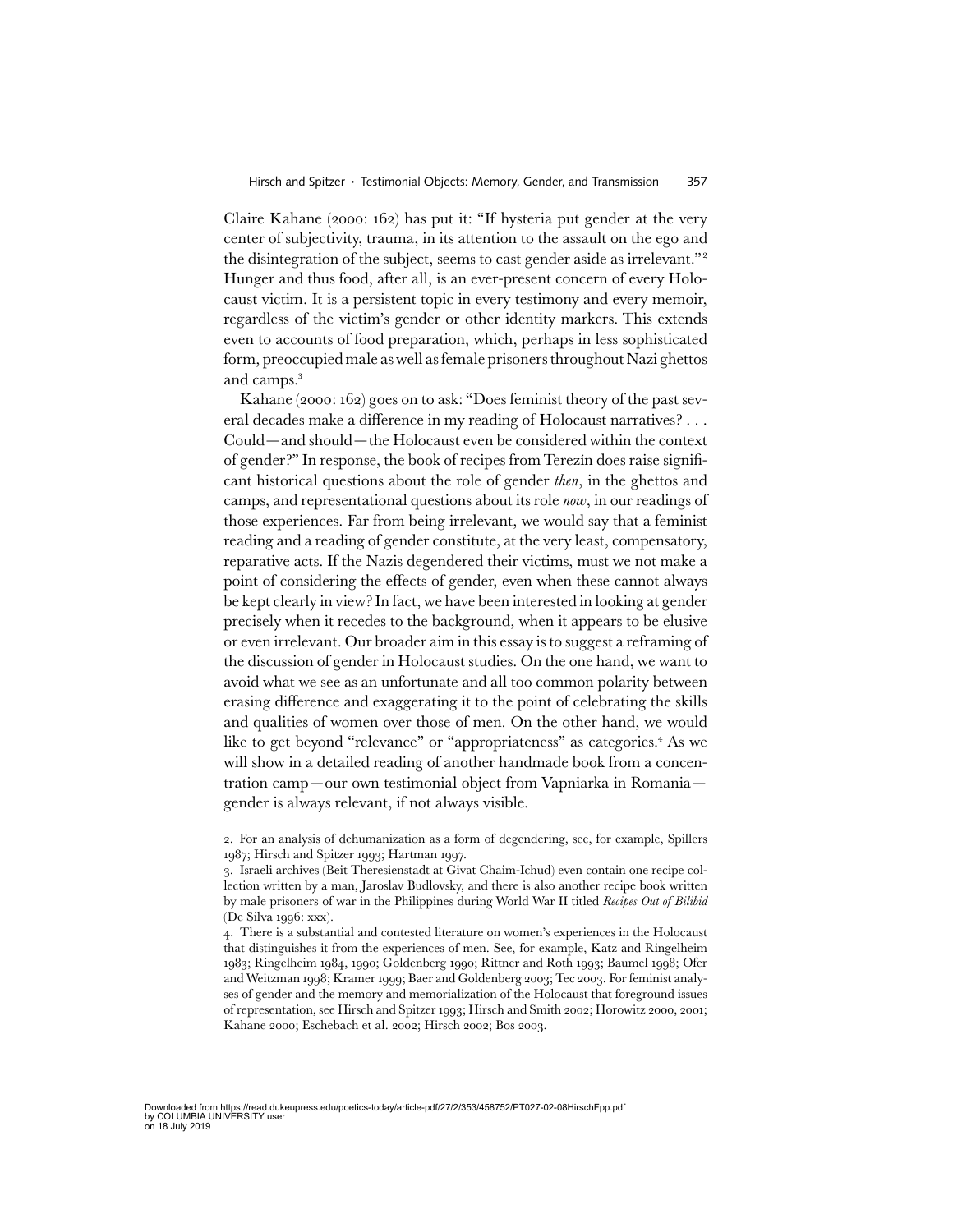### Points of Memory

What type of intervention can a feminist reading make when gender virtually disappears from view? We have found Roland Barthes's suggestive writings on photography and mourning helpful in this regard.We propose to use Barthes in the service of a feminist reading of testimonial objects, a reading that not only interrogates gender but is also more broadly inspired by feminist assumptions and commitments.<sup>5</sup>

Barthes's much discussed notion of the *punctum* has inspired us to look at images, objects, and memorabilia inherited from the past as ''points of memory''—points of intersection between past and present, memory and postmemory, personal remembrance and cultural recall.<sup>6</sup> The term *point* is both spatial—such as a point on a map—and temporal—a moment in time; and it thus highlights the intersection of spatiality and temporality in the workings of personal and cultural memory. The sharpness of a point pierces or punctures: like Barthes's punctum, points of memory puncture through layers of oblivion, interpellating those who seek to know about the past. A point is also small, a detail, and thus it can convey the fragmentariness of the vestiges of the past that come down to us in the present partial recipes on scraps of paper. In addition, such remnants are useful for purposes of remembrance—in order to help generate remembrance—another meaning of the term "point." And points of memory are also *arguments* about memory—objects or images that have remained from the past, containing ''points'' about the work of memory and transmission. Points of memory produce *piercing insights* that traverse temporal, spatial, and experiential divides. As points multiply, they can convey the overlay of different temporalities and interpretive frames, resisting straightforward readings or any lure of authenticity.

Following Barthes, then, we might say that while some remnants merely give information about the past, like the *studium*, others prick and wound and grab and puncture, like the *punctum*—unsettling assumptions, exposing the unexpected, suggesting what Barthes calls ''a subtle beyond'' or the

6. On postmemory, see Liss 1998; Hirsch 1997, 2001, 2002. We have developed the notion of ''points of memory'' in relation to Barthes and the punctum in several related essays: see especially Hirsch and Spitzer 2005. Barthes's compelling discussion of the relationship of photography to death has inspired much of the vast literature on visuality, photography, and the Holocaust and on the transmission of affect in the act of memory: see especially Hüppauf 1997; van Alphen 1997, 2005; Zelizer 1998, 2001; Baer 2000, 2002; Morris 2001; Eigler 2001; Harris 2001; Hornstein and Jacobowitz 2002; Yacobi 2002.

<sup>5.</sup> For other feminist readings of Camera Lucida, or the use of Barthes in the service of feminist analysis, focusing on Barthes's discussion of the detail, see especially the brilliant discussion in Schor 1987; on the relationship of photography to death and to the mother, see especially Kritzman 1988; Jones 2002; Phelan 2002; Gallop 2003.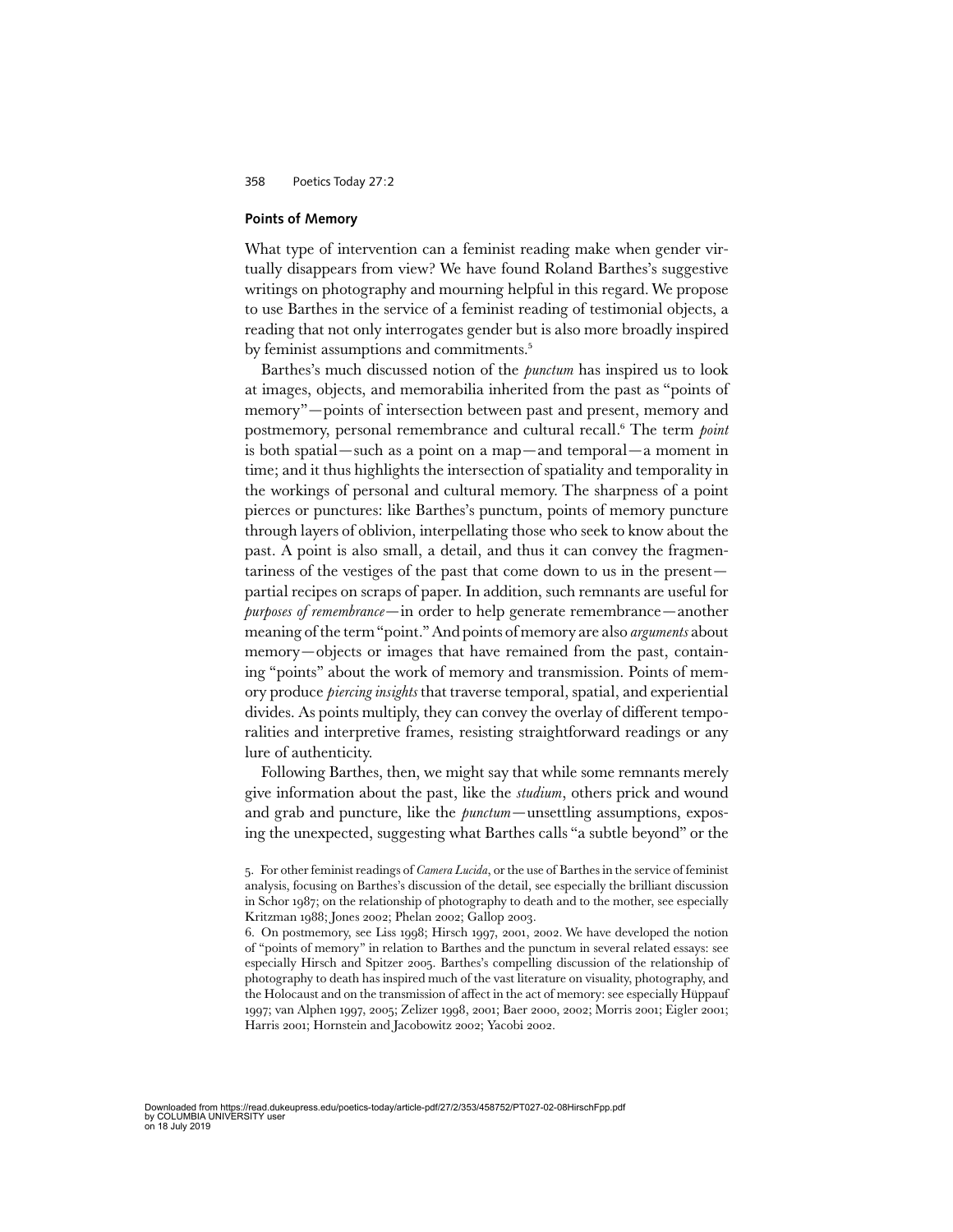''blind field'' outside the frame.7 For Barthes, the punctum is first a detail: a pearl necklace, for example, or a pair of lace-up shoes in a family portrait taken by James van der Zee in 1926 (Barthes 1981: 44). It is a detail only he notices, often because of some personal connection he has with it: he is interested in the necklace because someone in his own family had worn a similar one.This acknowledged subjectivity and positionality, this vulnerability, and this focus on the detail and the ordinary and everyday—all these also belong to feminist reading practices.

And yet, even though it is largely subjective and individual, the memorial punctum is also mobilized by collective and cultural factors.The meanings of the coffee substitute in the Terezín recipe book, or of the pointed collar or the bad teeth in the images in Barthes's Camera Lucida, are derived from a cultural/historical rather than a personal/familial repertoire. A point of memory emerges in an encounter between subjects—the mother who wanted her daughter to receive the recipes assembled in the camp, the daughter who receives those recipes from beyond the grave and who transmits them to others, along with her memory of her mother. As encounters between subjects, as acts of reading personal as well as cultural meanings, points of memory are contingent upon the social factors that shape those subjects and upon how those subjects experience them—factors such as class, age, race, religion, gender, and power and the intersections between them. But as acts of reading, they also expose historical and cultural codes, codes marked by gender and other factors. In both these ways, testimonial objects and images, bequeathed and inherited, can focus and keep visible the elusive question of gender in relation to cultural memory. For Barthes, the punctum is precisely about visibility and invisibility—once a particular detail, however off-center, interpellates him, it screens out other parts of the image, however central or primary these might initially have appeared (ibid.: 49-51). This sort of "insistent gaze," as he terms it, this search for what might lie outside the frame, may well be what it takes to keep gender in focus when one is talking about the Holocaust.

In the second part of *Camera Lucida*, Barthes (ibid.: 96) elaborates his discussion of the punctum, stating: ''I now know that there exists another punctum (another 'stigmatum') than the 'detail.' This new punctum, which is no longer of form but of intensity, is Time, the lacerating emphasis of the noeme ('that-has-been'), its pure representation.'' The punctum of time is precisely that incongruity or incommensurability between the meaning of a given object then and the one it holds now. It is the knowledge of the

<sup>7.</sup> Among the numerous insightful discussions of Barthes's notion of the punctum, see Rabaté 1997; Derrida 2001; Olin 2002; Fried 2005; Prosser 2005.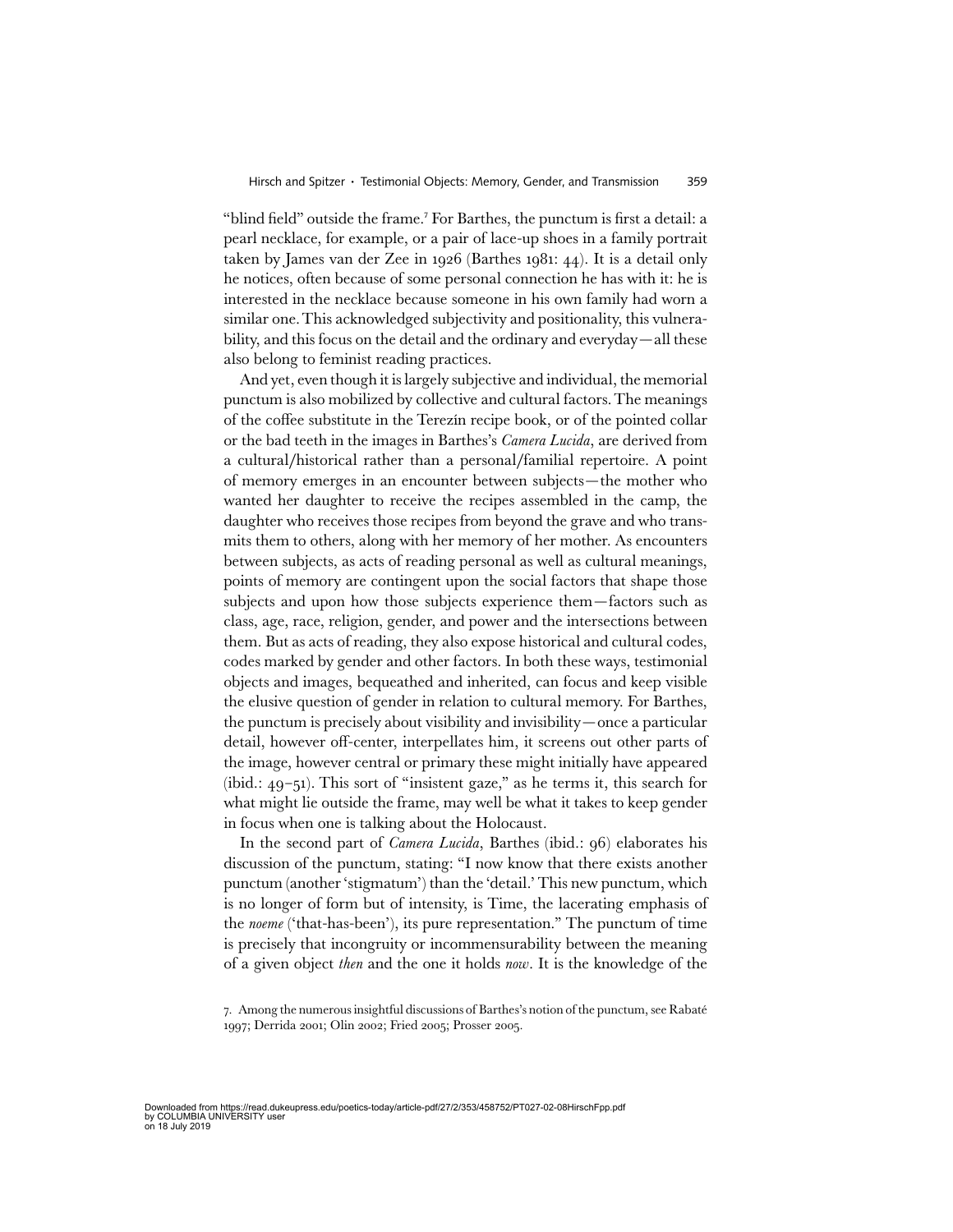inevitability of loss, change, and death. And that inevitability constitutes the lens through which we, as humans, look at the past. The photograph, Barthes (ibid.) says (and, we might add, the testimonial object), ''tells me death in the future.''

But looking beyond Barthes's own frame, through a lens primarily focused on war and destruction, we might suggest that death does not preoccupy us all in the same ways.What if death is untimely, violent, or genocidal? Wouldn't that make the temporal disjunction between then and now utterly unbearable? In ordinary circumstances, people who use or produce the objects that survive them, or who are depicted in photographic images, face indeterminate futures that are made poignant by the certainty we bring to them in retrospect. In the context of genocide, however, intended victims actually anticipate their own untimely deaths in a *near* future. In the images or objects that emerge from such traumatic circumstances, the act of hope and resistance against that knowledge may well be the punctum. Our work of reading entails juxtaposing two incommensurable temporalities and exposing the devastating disjunction between them. It is a question of scale—the smaller the hope, the greater the courage required to resist. This is precisely the paradox we find in the recipes from Terezín and also in the little book from Vapniarka to which we will now turn.

# The Second Book

This little book (figure 2) came to us through the family archive of a cousin, David Kessler, the son of Arthur Kessler, a medical doctor who, along with a group of others accused of communist or antigovernment activities during the early war years, had been deported in 1942 from the city of Czernowitz/Cernăuți to the Vapniarka concentration camp in what was then referred to as Transnistria (see figure 3).<sup>8</sup> When Arthur Kessler was diagnosed with Alzheimer's disease in Tel Aviv in the early 1990s, his son David inherited a number of boxes containing documents and memorabilia from his father's experiences in Vapniarka in 1942–43. In subsequent years, David Kessler, now an engineer in Rochester, New York, spent much of his free time sorting and cataloging the items that would teach him about events his father had mentioned only rarely and that father and son could no longer discuss during their regular visits over the last decade of Arthur Kessler's life. Vapniarka was a camp run by the Romanians (allied with the Germans) for political prisoners, communists, and other dissidents, most of

8. On Transnistria and Vapniarka, see Fischer 1969; Ancel 1986; Benditer 1995; Carmelly 1997; Carp 1994; and Ioanid 2000. See also Hirsch and Spitzer forthcoming.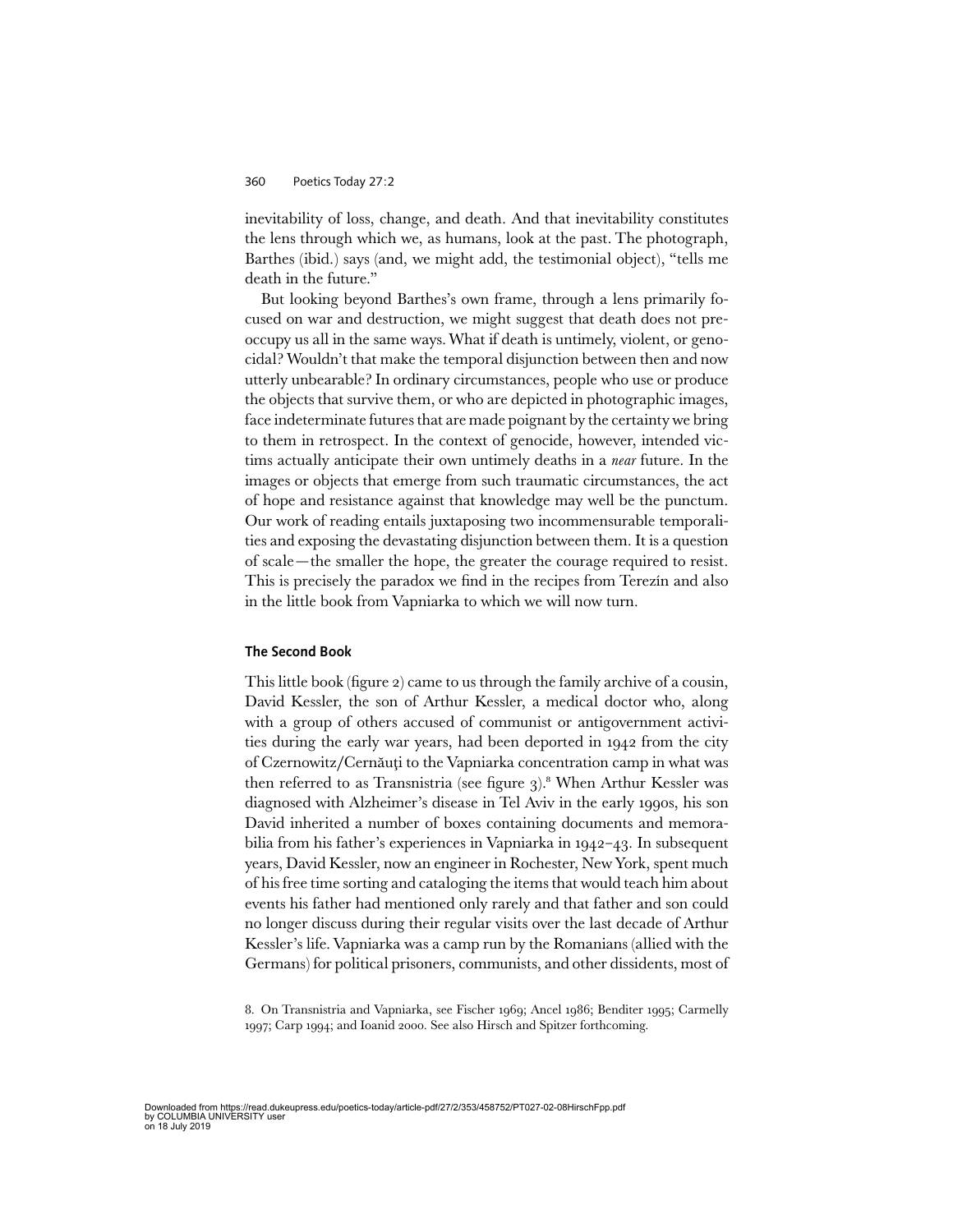

Figure 2 The little book. Courtesy Kessler family archive.

them Jews, and it housed not only men, but also women and some children. This family archive has been invaluable to us in our research into the painful history of the virtually unknown and highly unusual Vapniarka camp and the deliberately induced *lathyrismus* disease that maimed or killed many of the inmates there.

Throughout David's childhood and youth, the camp's existence had been constituted for him through his father's fractured stories, through his encounters with other camp survivors, and through silences, whispers, and the power of his own fantasies and nightmares. He told us:

I knew about this mysterious place called Transnistria and that there is some place called Vapniarka there, that it was a camp. But nothing specific.You could not not hear about it. There was a string of people coming to our house on crutches. I knew the people, we were surrounded by them.They had special cars, built especially for them. My dad took care of them. It was all part of my surroundings. And my father would say in German, ''There are some things children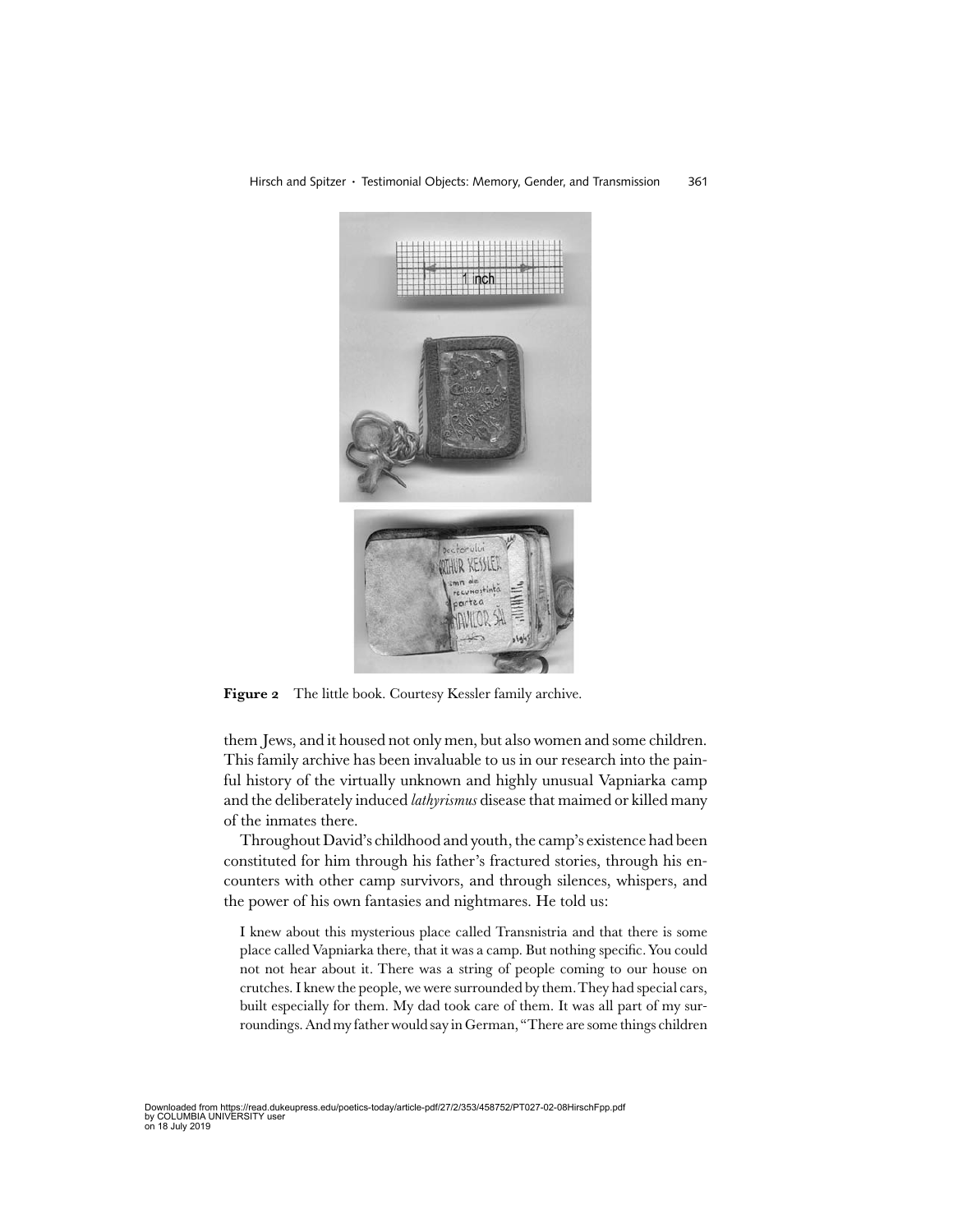

Figure 3 Map of Romania and Transnistria showing Vapniarka. From Ioanid 2000.

should be spared knowing. One day the story will be told.'' . . . In my imagination it was someplace over there that doesn't exist any more. It was always in black and white of course, very unreal, it belonged to the old old past, it had to do with old people. (Kessler 2000)

Now that his father could not transmit that story directly, David was left with the objects in the boxes labeled ''Vapniarka'': a photograph of a model of the camp (figure 4), built by an inmate after the war and exhibited at the Kibbutz Lohamei Hagetaot Museum in Israel; a lengthy typed memoir in German that his father had written during the 1950s and 1960s but that David was unable to read because the language they shared in Israel was Hebrew; some published and unpublished accounts of the camp; a vast correspondence which included numerous requests for Dr. Kessler to certify to his patients' camp-related ill-health before various reparations boards.The boxes also contained carefully filed copies of the medical articles Arthur Kessler had published about lathyrismus, the debilitating paralysis Vapniarka inmates contracted from the toxic Lathyrus sativus chickling peas that were the substance of their diet—from peas fed to them but not to the camp guards and officers.9 In addition, David found a series of original wood-

9. At the end of December 1942, almost five months after Ukrainian prisoners in Pavilion III of the camp and some three and a half months after the others had been introduced to a chickling pea (Lathyrus sativa) soup diet, the first among them showed the symptoms of a strange illness: severe cramps, paralysis of the lower limbs, and loss of kidney function. Within a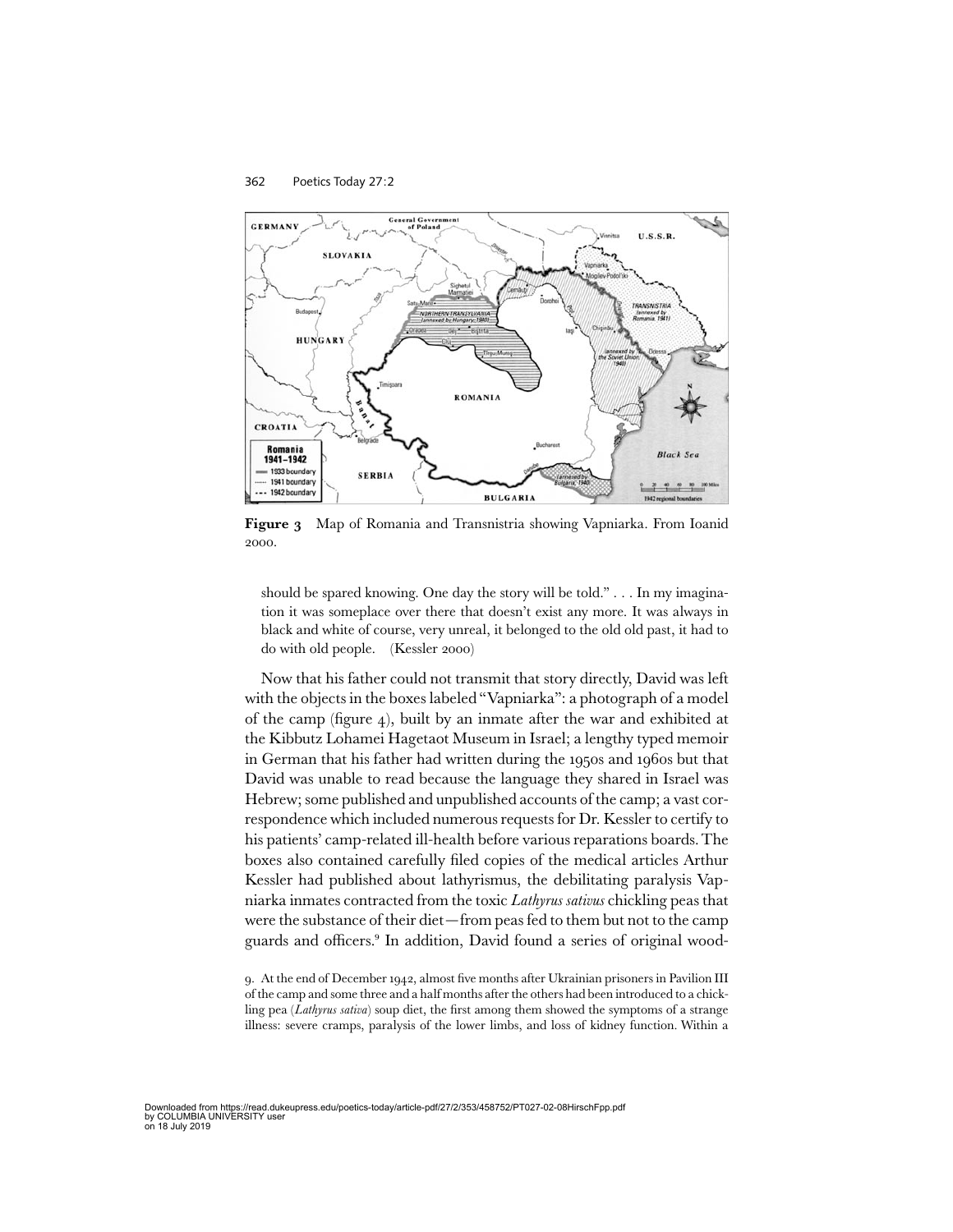

Figure 4 Model of the Vapniarka camp by A. Salomovici. Courtesy Kibbutz Lohamei Hagetaot Museum.

cuts by Moshe Leibl, a camp inmate, depicting scenes from the camp as well as a number of small, handmade, metal memorabilia: a key chain and a shoehorn marked with a capital  $V$ , a bracelet charm, a pin, a miniature crutch, and a medallion of a running male casting away his crutches. The most compelling of these is a tiny book, less that one inch long, about half an inch wide.

Vapniarka, like Terezín, was a camp where the prisoners occasionally had some amount of autonomy, and during these times, artists there were able to produce remarkable work.The little book, as well as the metalwork memorabilia in the Kessler family archive and the woodcuts and drawings by various artists, attest to the lively cultural and artistic life that was thriving in the camp even at its worst moments (see figure 5). In his Vapniarka memoir Finsternis (Darkness), Matei Gall (1999: 150) evokes the determination with which artists created their works in the camp:

week, hundreds of others in the entire camp were also paralyzed. By late January 1943, some 1,000 in the Lager were suffering from this disease in its early and intermediate stages; 120 were totally paralyzed; a number had died. Lathyrus sativa, occasionally mixed lightly into animal fodder in times of food shortage or famine, was widely known to be toxic to humans by the local peasantry and presumably, since it was only fed to camp inmates, by Romanian authorities and officials as well. See Kessler 1947.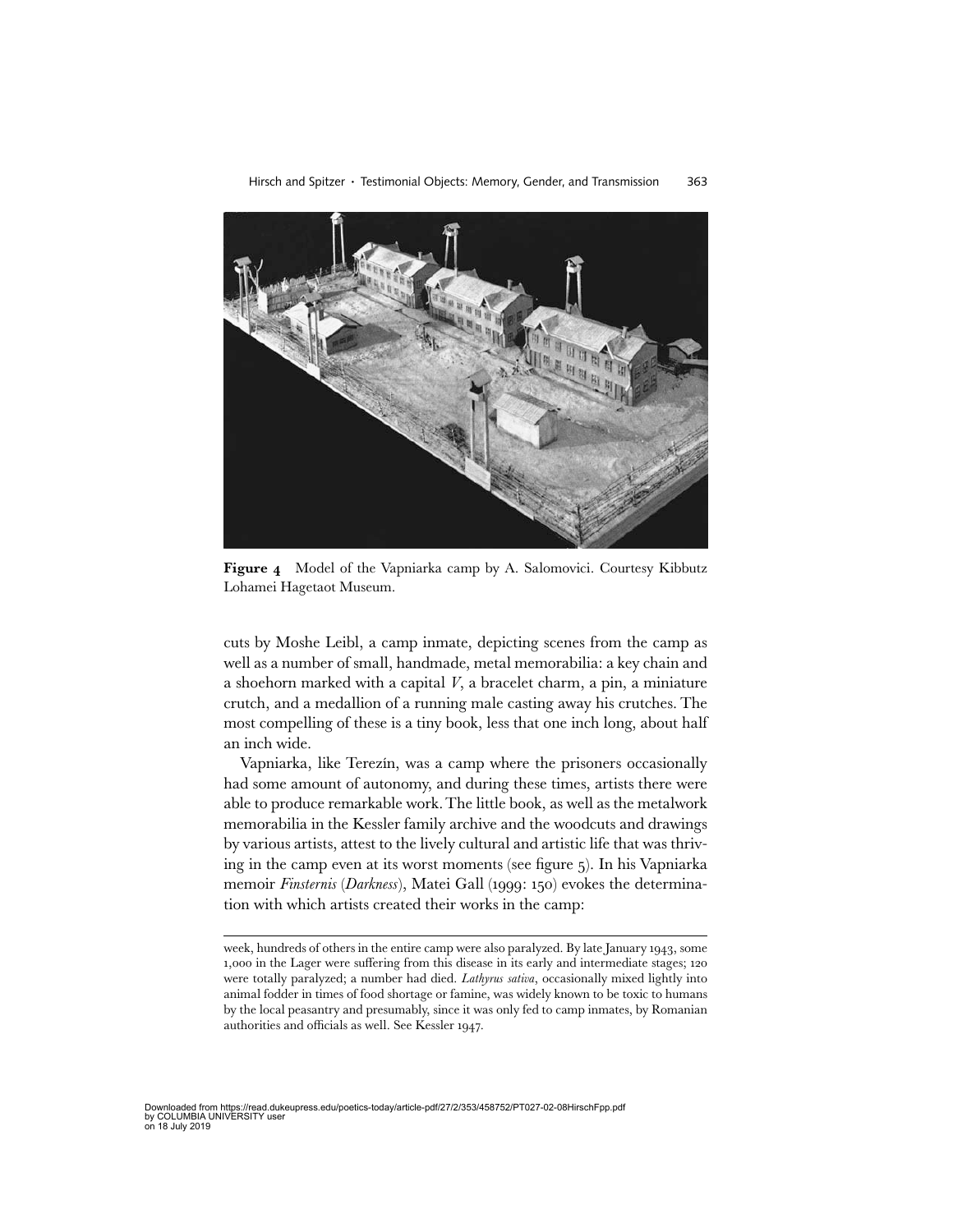

Figure 5 Vapniarka barrack and inmates by Mărculescu. Courtesy Kessler family archive.

One day I saw a man who held a nail in his hand and tried to flatten it, to refigure it so as to create a kind of chisel; this seemed unusual if not somewhat suspicious. I continued to observe him. From somewhere—maybe from a fence, or from his bunk, I don't know—he got a piece of rotting wood; he looked at it, tried to make it smooth, found a place in the courtyard of the Lager and started working on that piece of wood, to chisel it. . . . A few days later, the men who unloaded coal at the railway station brought him something he mixed to create a kind of ink. Now he had color! With a brush made out of some remnants of rags he began to color his piece of wood, and he pressed the damp surface on to a sheet of paper. The carving became a work of art: In front of me I saw an engraving that represented our pavilion. It was only then that I learned that this carver was a well-known and talented artist, a master of woodcuts, engravings and lithography who had worked at a number of magazines. (Our translation.)

We know from the Vapniarka memoirs and testimonies that in 1943, toward the end of Arthur Kessler's internment in the camp, under a more lenient camp commander, inmates invented ways to pass a few of their evening hours through various entertainments and cultural activities.This was possible because of the unusual organization of the Vapniarka camp, the absence of Kapos, the prisoners' own initiative in running certain aspects of camp life, and the experience of a number of them in clandestine activity from their work in the communist underground.

The professional artists, musicians, theatrical persons, and scholars interned in the camp narrated stories, recited poetry, gave lectures on topics such as Marxism, fascism, the cause of the war, the history of Jewish resis-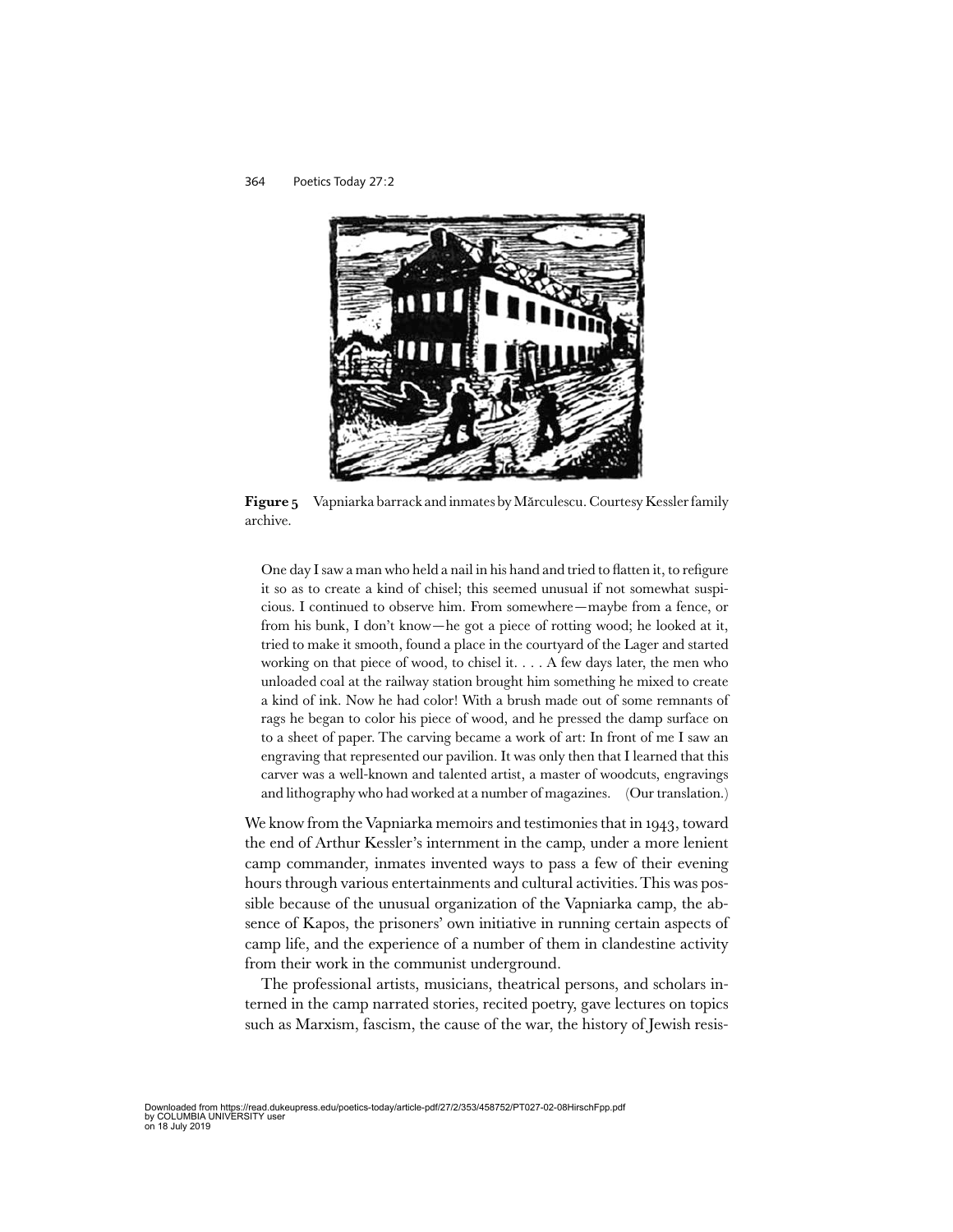

**Figure 6**  $\ldots$  in the palm of a hand. Photo by Leo Spitzer

tance against the Romans.They performed music, dance pieces, theatrical sketches.They composed and made up songs in German and Romanian, a number about the very place where they were imprisoned. Gall (ibid. 152) writes that in Vapniarka "I heard [Schiller's "Ode to Joy"] for the first time, and I was deeply moved, even though it was sung without orchestral accompaniment.'' And, perhaps most tangible and potentially accessible from the perspective of memory transfer across generations, they produced woodcuts and drawings, reflecting their physical surroundings and camp life works of impressive quality and superb testimonial value.

Together with the drawings and woodcuts, the little Vapniarka book enables us to imagine the elaborate cultural activities in the concentration camp and their function as forms of spiritual resistance against both the dehumanization imposed by the jailors and the despair produced by the spread of an incurable disease.

The little book fits easily into the palm of a hand (figure 6). Bound in leather and held together by a fancifully tied but simple rope, it immediately betrays its handmade origin. Elegant raised lettering graces the cover: ''Causa . . . Vapniarka, 194 . . .''—the last number is missing, the writing or decorations at the top are impossible to make out, and the word ''Causa'' (spelled with an ''s'') makes little sense in Romanian.The title page,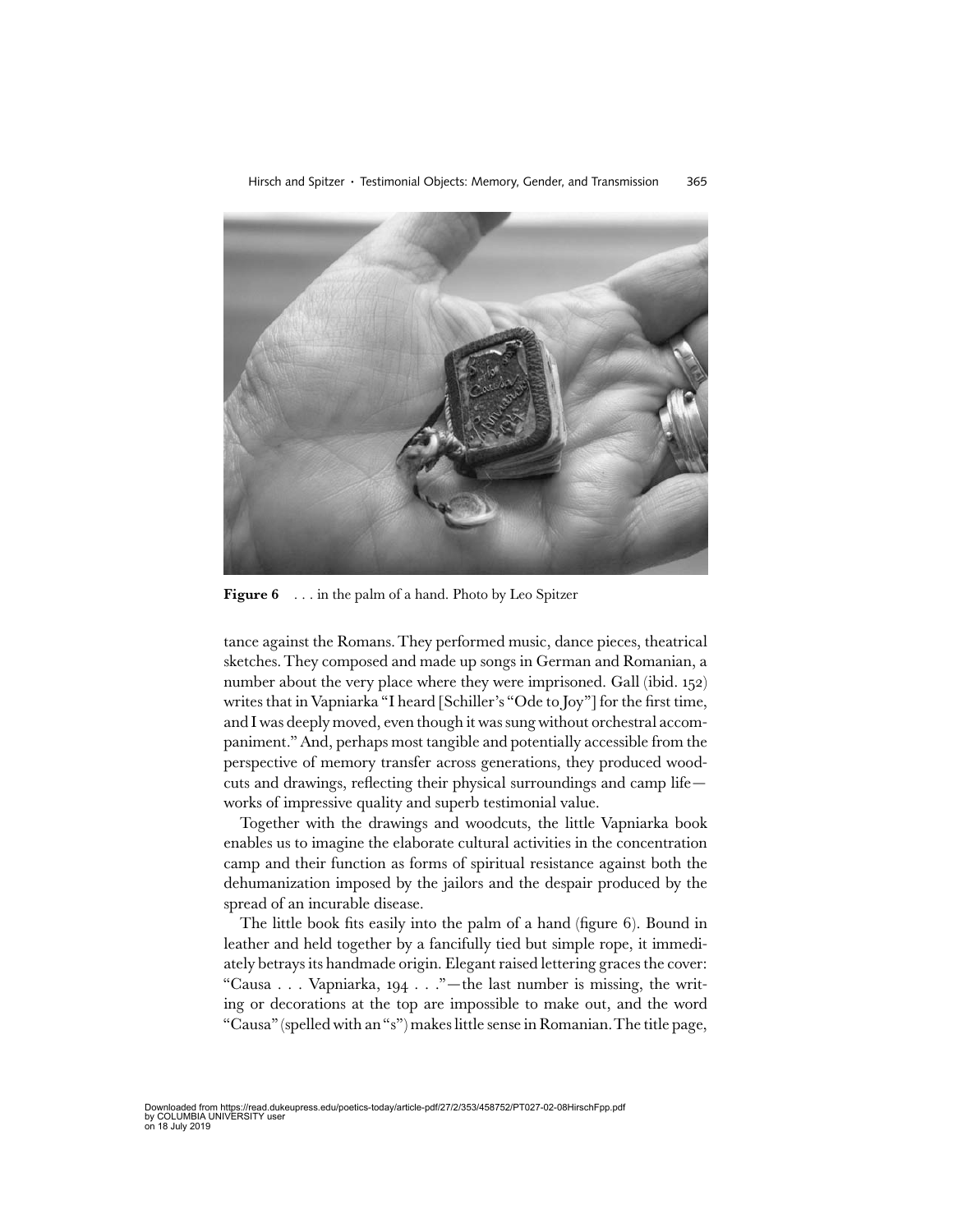in purple lettering in Romanian, is less a title than a dedication: ''To doctor Arthur Kessler, a sign of gratitude from his patients'' (see figure 2). Its forty pages contain a series of scenes and anecdotes of camp life expressed, in graphic form, by seven different artists: each begins with a signature page followed by several pages of story-board drawings, a few with labels, one page of writing.We know that the majority of the seven artists are male, but some signed only a last name, and thus their gender is ambiguous. More than the question of the signature, however, the little book raises a more fundamental question about the readability of gender in this account of poison, disease, starvation, and resistance.

This little book has a great deal in common with the recipe collection from Terezín. Both books were hand sewn and made out of scarce scrap paper; both were collectively made in the camp in communal acts of defiance and resistance, constituting unconventional collective memoirs marked by the bodily imprints of their authors; both were assembled as gifts. Although, unlike Mina Pächter, Arthur Kessler survived and would have been able to tell his story to his son, the transmission of the full story of Vapniarka was also broken, delayed by half a century (the only three published Vapniarka memoirs appeared in the late 1980s and the 1990s). Both books, moreover, were structured in response to rigid formal limitations—the recipe format, the tiny rectangular page—and they thus conceal as much as they reveal, requiring us to read the spaces between the frames, to read for silence and absence as well as presence, employing Barthes's ''insistent gaze.'' Both texts emerged out of moments of extremity and provoke us to think about how individuals live their historical moments, how the same moment can be lived differently by different people. In surviving the artists to be read by us now, the two texts also embody the temporal incongruity that Barthes identified in the punctum of time. They demand a form of reading capable of juxtaposing the meanings they may have held then with the ones they hold for us now. And like the book from Terezín, the little book from Vapniarka is intensely preoccupied with food—not as a source of fond memories of home but as the cause of a crippling and deadly disease.

Arthur Kessler's memoir describes the moment when he received the little book and other gifts—just before the camp was dissolved toward the end of 1943, when the war on the eastern front had begun to turn against the Germans and their Romanian allies, and the prisoners were relocated to other camps and ghettos in Transnistria. Kessler left in the first group of one hundred inmates. ''The patients feel that changes are under way; they are grateful to us as physicians and turn up later with expressions of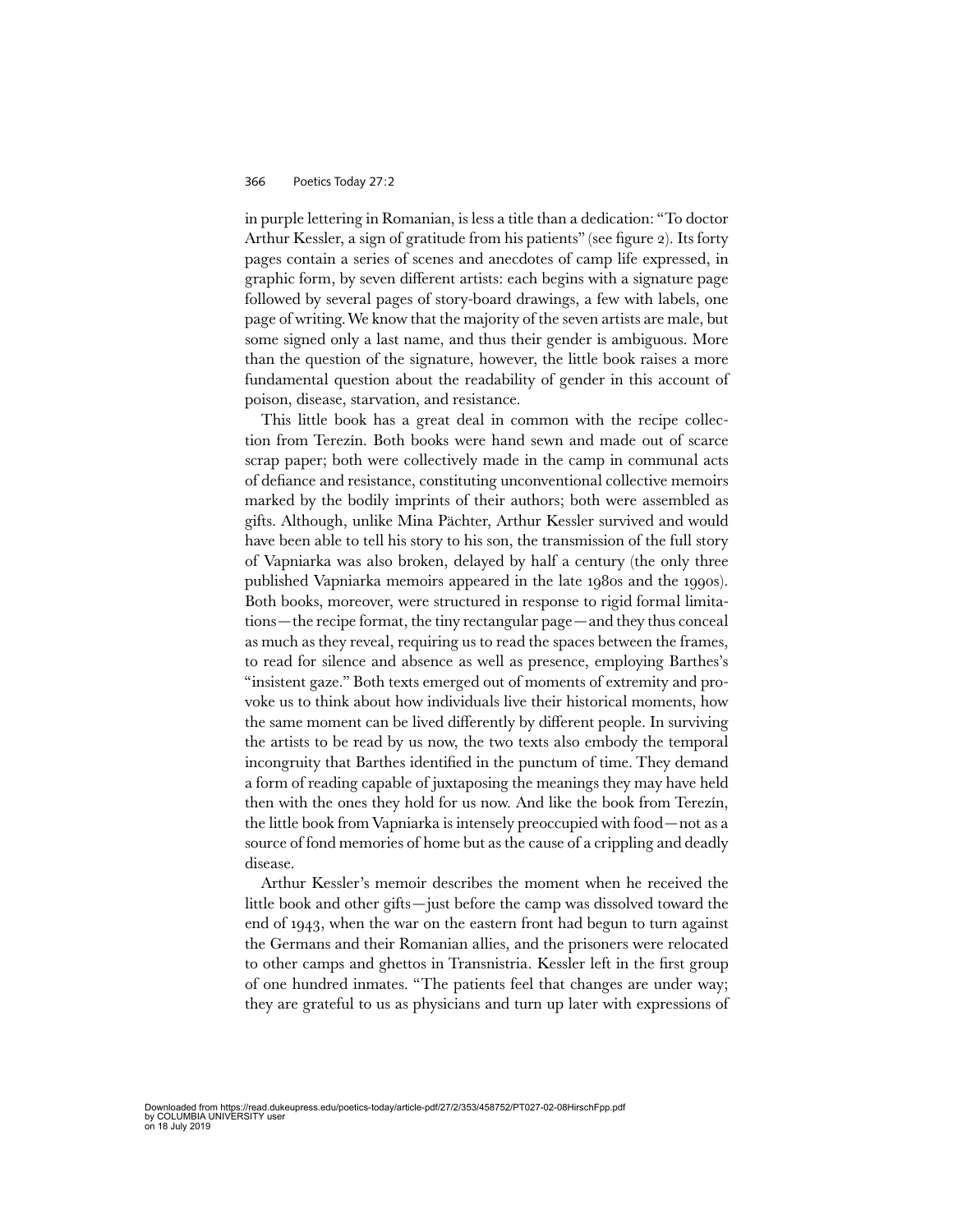thanks and small handmade symbolic presents . . . testaments to their artistic talents."<sup>10</sup>

For Dr. Kessler, the little book was no doubt a sign of gratitude, a form of recognition of his remarkable work as a physician who diagnosed the lathyrismus disease brought on by the inmates' food and who spared no effort in trying to get the authorities to change the camp diet. The book was a gift that shows, as he writes, not just the patients' talents for drawing but also their ingenuity in finding the materials, their skill in bookmaking, their resilience and collaboration. It is a testament to him as well as to his fellow inmates—to their relationships and sense of community—a message of good wishes for freedom, health, and a safe journey.

But the book was certainly also intended to be a souvenir containing scenes and anecdotes of camp life in graphic form: the barbed wire compound, the buildings, the bunks, mealtimes, men and women on crutches. Souvenirs authenticate the past; they trigger memories and connect them indexically (in C. S. Peirces's sense of the term) to a particular place and time. They also help to recall shared experiences and fleeting friendships. Some of the pages in the little book are thus located and dated ''Vapniarca, 1943''; and each series of drawings is also signed and personalized, as though to say: "Remember me?" "Remember what we lived through together?" And as a souvenir, the book is also a testament to a faith in the future—to a time yet to come when the camp experience will be recalled. It is thus an expression of reassurance—of a will to survive.

There is no doubt that Arthur Kessler and his fellow survivors would have found meanings in this little book that for us, looking at it in the present, remain obscure. There may be messages, references to specific incidents that we are unable to decode. For us, in the context of our second- and thirdgeneration remembrance, the little book is less a souvenir or gift than an invaluable record—a testimonial object, a point of memory. Read in conjunction with other now-available sources for its visual account of small details of the camp itself and of camp experiences, it transmits much of what the Romanian authorities meant to commit to oblivion when they dissolved Vapniarka—all that today, in the now-Ukrainian town of Vapniarka and on the site of the camp itself, is largely erased and forgotten (Hirsch

10. All Arthur Kessler quotes in this essay are from his ''Ein Arzt im Lager: Die Fahrt ins Ungewisse. Tagebuch u. Aufzeichnugen eines Verschickten'' (''A Doctor in the Lager: The Journey in the Unknown; Diary and Notes of a Deportee''). This memoir, in typescript, is based on notes taken in the camp and was written not long after the war. An English translation by Margaret Robinson, Marianne Hirsch, and Leo Spitzer, edited and with an introduction and annotations by Leo Spitzer and Marianne Hirsch, is in preparation.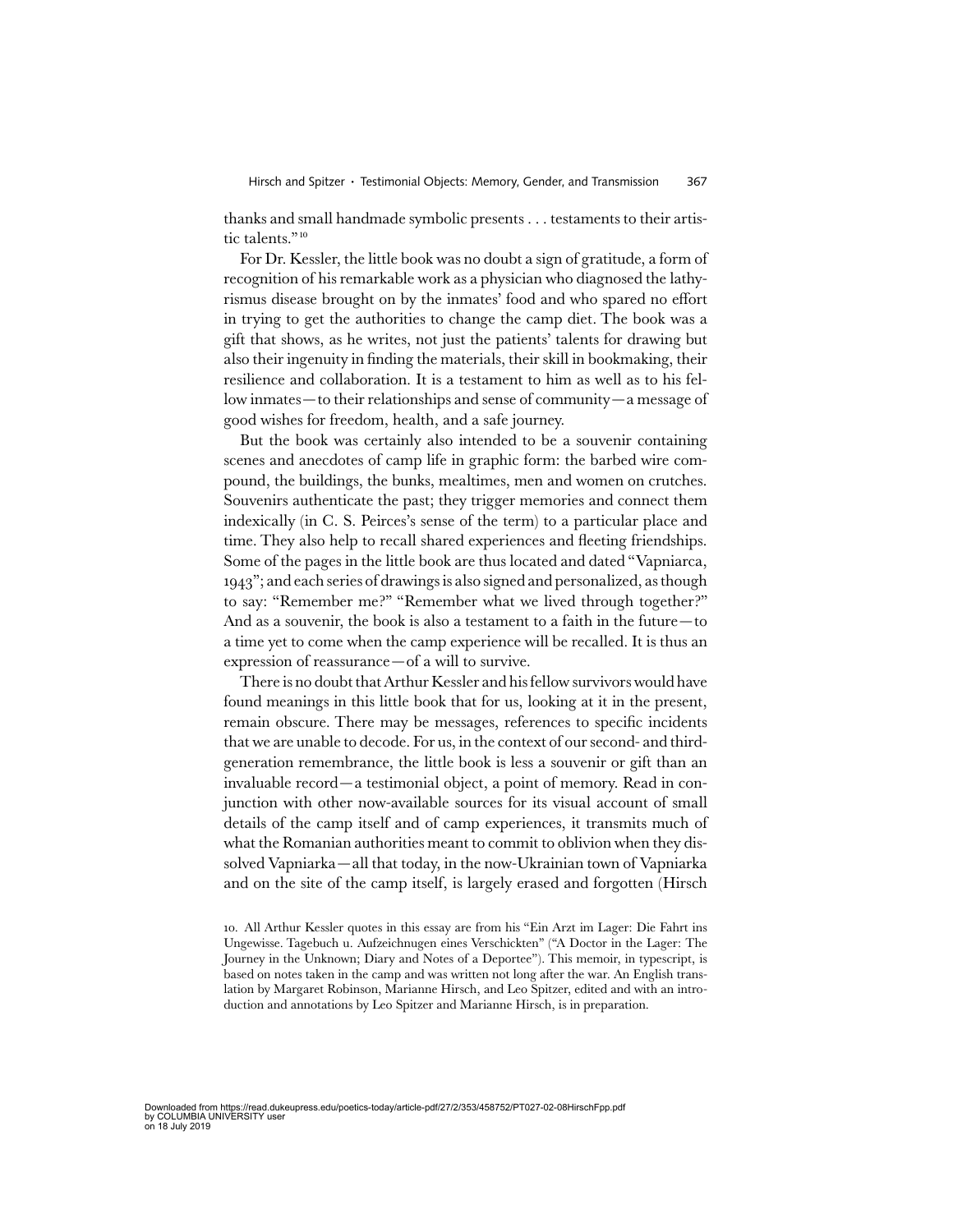and Spitzer forthcoming). Concerning gender relations and differences, for example, it illustrates that in this camp, unlike other better-known camps, not only were there men, women, and children among the internees, but they shared some of the same spaces. It confirms that the prisoners clearly came to understand the connection between food and disease: that both women and men suffered from the paralysis.<sup>11</sup> It displays the inmates' primary preoccupations with food, water, the crippling malady—as well as with freedom and its attainment.

The book, of course, also testifies to Arthur Kessler's important role in the camp, depicting him in a number of the drawings as a competent and respected doctor. But it also reveals contemporary prejudices and highlights details largely omitted from subsequent memoirs. In one of the sequences, for instance, we see a woman working along with Dr. Kessler, either as a fellow doctor or as a nurse. We know from Arthur Kessler's memoir and other sources that there were over twenty doctors in the camp and that one, Dora Bercovici, was a woman who headed the nursing staff that the prisoners had organized. Written accounts of Vapniarka, including Kessler's very detailed narrative, mention Bercovici in passing but give her little of the recognition for battling the lathyrismus epidemic which, in the opinion of Polya Dubs (2000), a woman survivor who had worked with her, she rightfully deserves. However slightly, a feminist reading of the little book and other sources does help us to redress this inequity.

Dubs's testimony and some of the camp drawings that have survived underscore traditional gender differences that were operative in Vapniarka: women did not work outside the camp but tended to stay in the one camp building that was assigned to them and their children; they worked as nurses and cleaning staff, and they prepared food.

In looking for confirmation and elaboration of some of these differences in the little book, a detailed look at the way human figures are actually represented by its artists can prove instructive. Is gender clearly recognizable in these figures, and if so, are there instances when they are particularized and explicitly gendered and others when gender and other forms of particularity disappear from view? Are any patterns detectable? Such a close reading does immediately reveal that the little book offers us more than the historical information it contains or the scenes it narrates—scenes that all seem to tell the same story, through the same bare-bones, minimalist plot, repeated seven times, with slight variations.What is most strikingly

<sup>11.</sup> Both Arthur Kessler's and Nathan Simon's (1994) accounts of the spread of the disease agree that, proportionately, women contracted lathyrismus at a lower rate and suffered fewer fatalities from it than did men. Their explanation is that women consumed smaller portions of the toxic pea soup.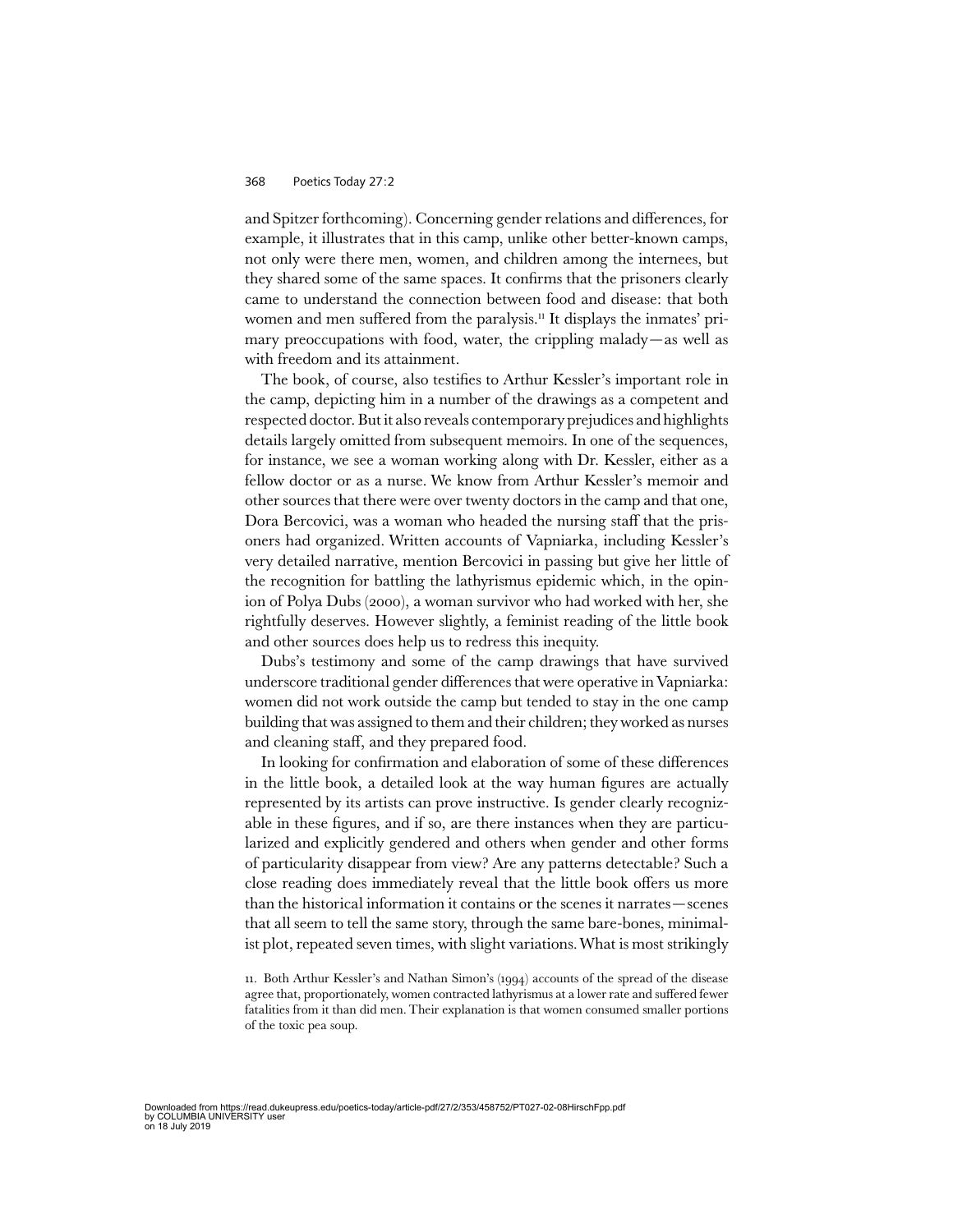

Figure 7 Romascanu's illustrations.

apparent is not uniformity at all but minute and larger-scale differentiation—the stamp of individuality, of voice, tone, and modulation that each of the miniature graphic accounts is able to convey.

The first artist, Romaşcanu, for example, uses purple ink and closely drawn grids to frame his pictures tightly (figure 7).<sup>12</sup> Through the grids, as

12. The spelling of this artist's name, transcribed from the signature on the art, is uncertain.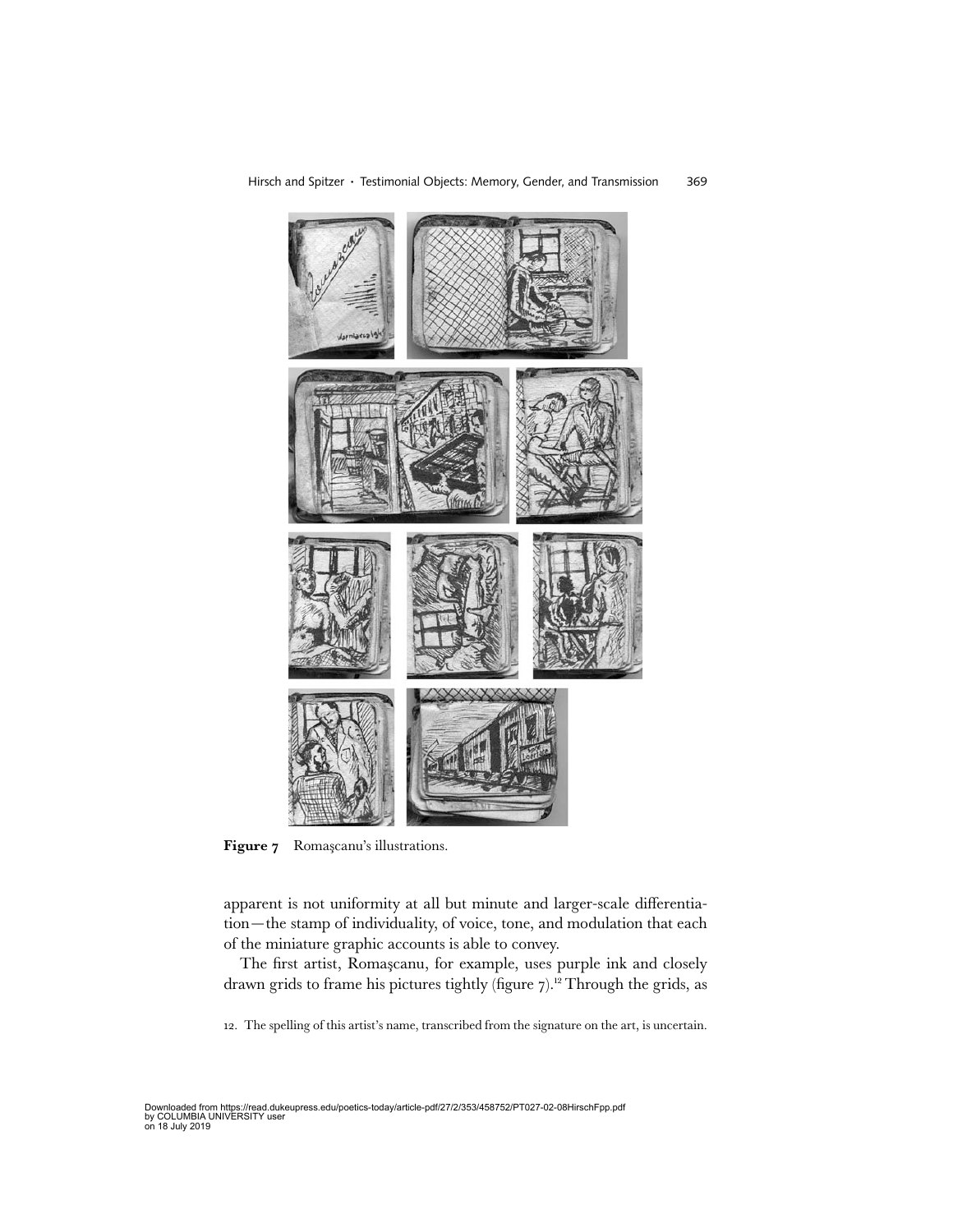

Figure 8 Ghiță Wolff's illustrations.

through windows, we can make out images of daily life that seem to provide regularity, perhaps even comfort: several scenes of nursing, close human contact, cooking and food. Still, these scenes are mediated, almost inaccessible. The viewer has to peer around the backs of the figures that obstruct access to the interior spaces, allowing only partial views. The train in the last frame of this sequence, marked "Spré Libertate" ("toward freedom"), may be traversing a railroad crossing, but it is still encased by the claustrophobic grid. Freedom may be hoped for. But it has certainly not been reached.

Preceding the departure, there is a scene of farewell between a male doctor and a woman standing below him, with her back to the viewer. She is looking right, toward the train. His look is kind, paternal; hers, however, is in no way submissive, despite her smaller stature and the lower positioning of her figure. But with her back to us, she seems bodily to enact the inaccessibility of these images and the privacy they seem to wish to preserve. Questions emerge: Were these first drawings in the little book done by a female artist (the artist's signature contains no first name)? Or did a male artist draw them, sketching a woman to figure mystery and opacity? These questions stimulate us to think about gender as not only a factor in everyday life or a historical category but also as a vehicle of representation.

When we view the images of the second artist, Ghiță Wolff (figure 8), all the framing inhibiting our vision is gone. These drawings appear joy-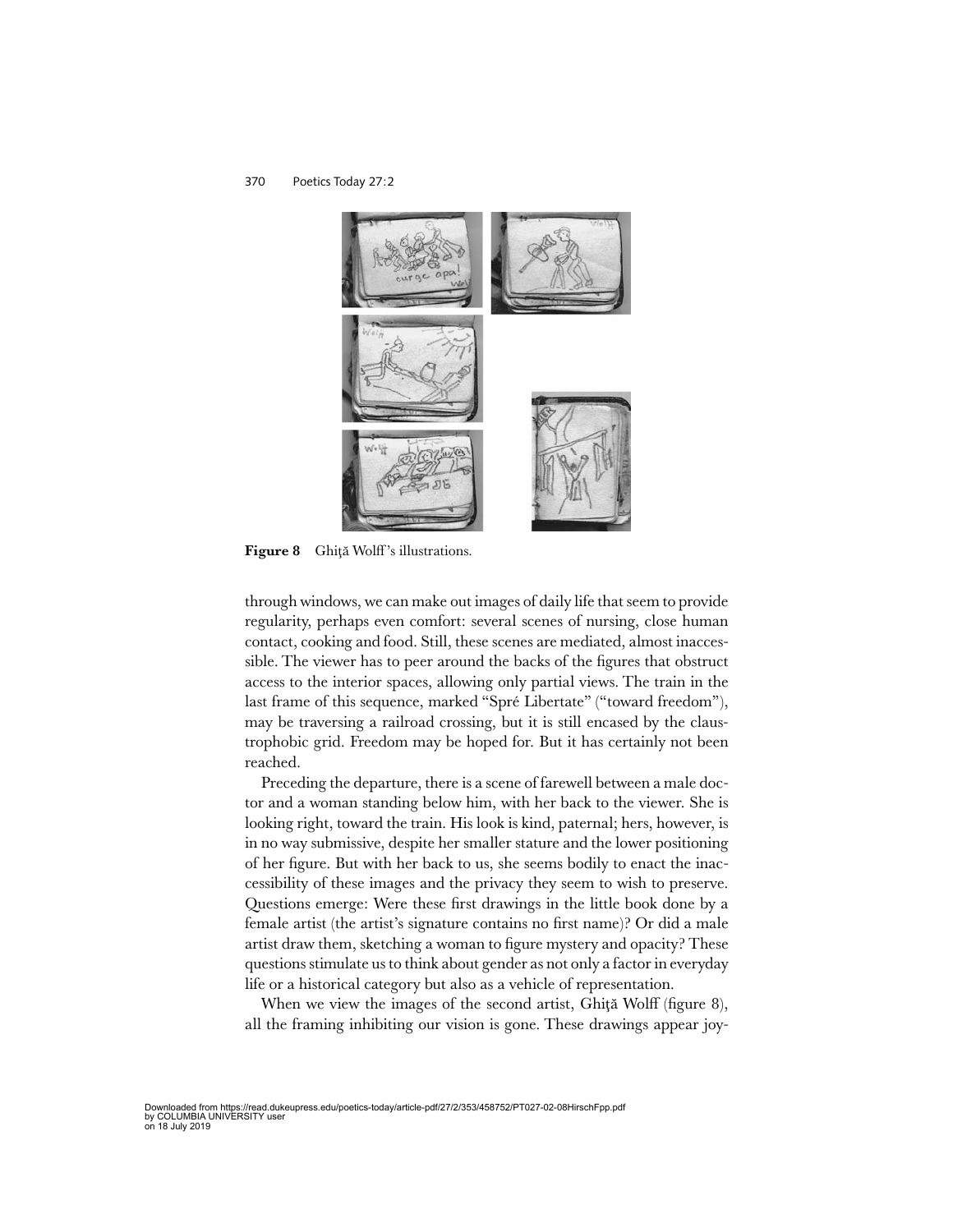

Figure 9 Avadani's illustrations.

ful, childlike, revealing a seemingly unbounded (or indomitable) life within. Here the same everyday scenes of outdoor camp existence take place under a smiling sun, and they seem to reflect a brighter, perhaps more optimistic, consciousness. Gender is clearly marked in some of them: the first includes men, women, and children; the next two, only men. Yet in the ensuing sketches gender is illegible. The figures, whether lying in their bunks or in the infirmary, are of indeterminate sex. Indeed, in the last image of Wolff 's sequence—a drawing which appears to dissolve even the boundaries set by the book page—a small stick figure walks out through the camp gate toward us, raising her (or his) arms on the road to freedom.The individual is ''liber,'' free. But in this fantasy of liberty from ruthless confinement, gender appears irrelevant.

All allusion to liberty disappears in the next three segments. The third artist, Avadani (figure 9), is the most cryptic.<sup>13</sup>The stick figures here are initially simpler and more basic than Wolff 's, but they evolve, becoming more complex, less skeletal, as the illness seems to advance. Even here, however, gender is not clearly marked until the fourth panel of the illustration. In this one, a more substantial figure (a doctor perhaps? Dr. Kessler?) stands before a pot of food, possibly coming to the conclusion that we now know was made: that the toxic contents of the inmates' diet induced their increasingly debilitating, frequently fatal, paralysis. Or is the figure, here and in the final sequence, not meant to be an inmate at all, but a camp guard, more ''fleshed

13. The spelling of this author's name, transcribed from the signature on the art, is uncertain.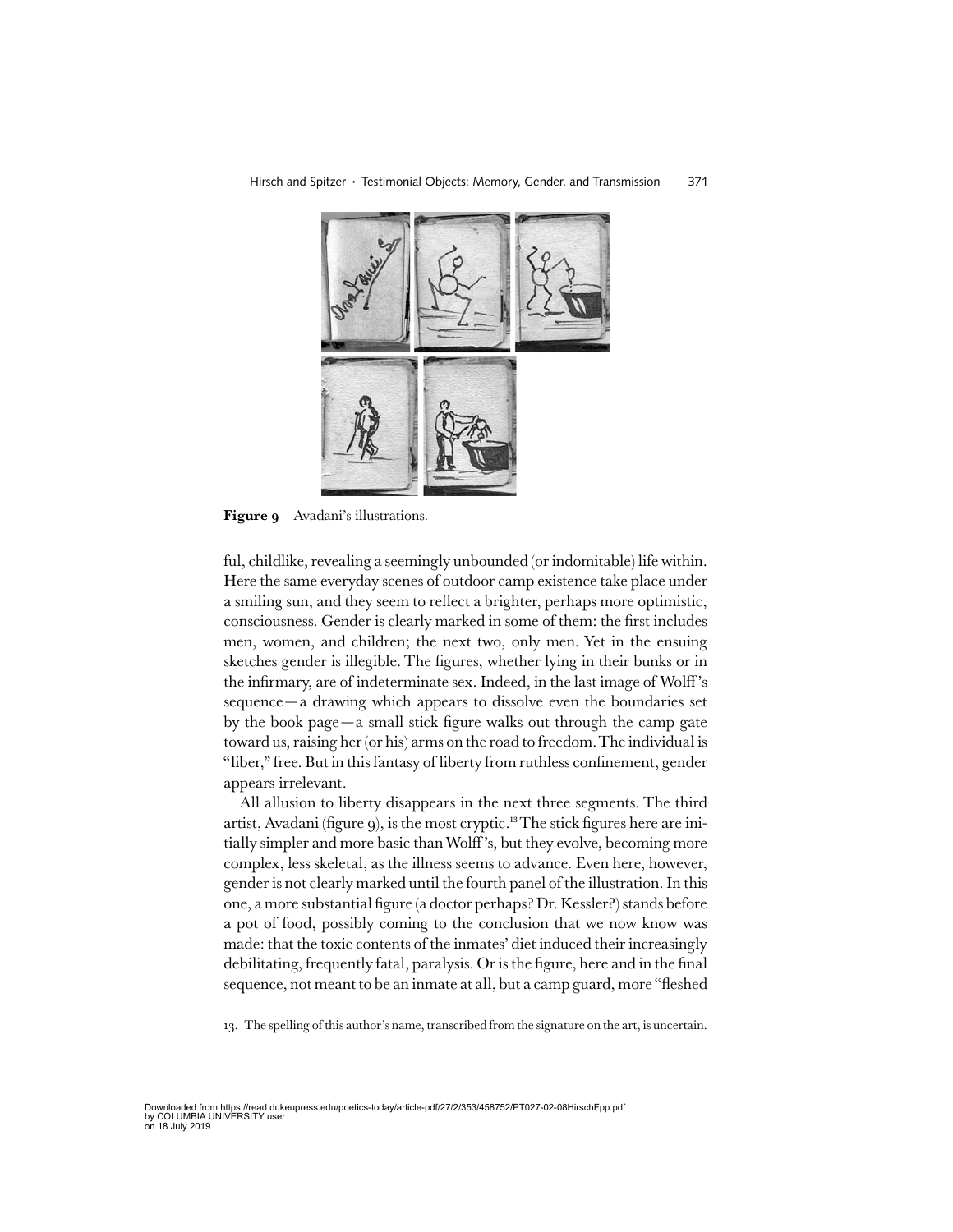

Figure 10 The proverb.

out,'' perhaps, because he enjoys a nontoxic, chicken-in-the-pot meal? Certainly, a context is missing in these sketches: their figures, almost entirely unmoored, are not identifiable or located in a specific moment or place.

And yet the panel in the little book that follows Avadani's enigmatic contribution—the only page of writing within it besides the cover page—contains a powerful allusion to place in the form of a proverb: "Omul sfinteste locul; Locul sfintește omul—Wapniarca" ("Man sanctifies the place; the place sanctifies man—Wapniarca'') (figure 10). Read as a proverb, applied to a concentration camp in which inmates were being slowly poisoned by the officials imprisoning them, its words are ironic if not sarcastic, to say the least. But as an insertion within an artists' book praising the efforts and accomplishments of Dr. Kessler, it must certainly also be read more straightforwardly—as a tribute to the honor he bestowed on the place (and on his fellow inmates) with his presence. Like so much else transmitted in such testimonial objects, the page's meanings are layered and not at all mutually exclusive. The generic universal "omul" (man), moreover, like the incongruous genre of the proverb, is related to some of the universalizing gestures we find in the drawings—if indeed it makes sense to say that the artists are universalizing the figures when they make gender invisible. Or are they perhaps just erasing particularity in the way that a proverb comes to stand for a wealth of experience and reduce it to a formula which, no matter how apropos, is always inadequate?

Jesive's watercolors (figure 11), which come after the proverb, stand out among all the drawings for their visual complexity. They require that we turn the pages sideways at times, since some are horizontal and others vertical. Although all depict exterior scenes, they offer no allusion to freedom. These stark scenes of disease and forced labor—performed both by clearly male and also by ambiguously unmarked figures—stand in sharp contrast to the beauty of their pastel depiction, as they most poignantly illustrate the stubborn persistence of the imagination amid pain and persecution. Jesive's colors perform an escape into beauty, even as they refuse to represent the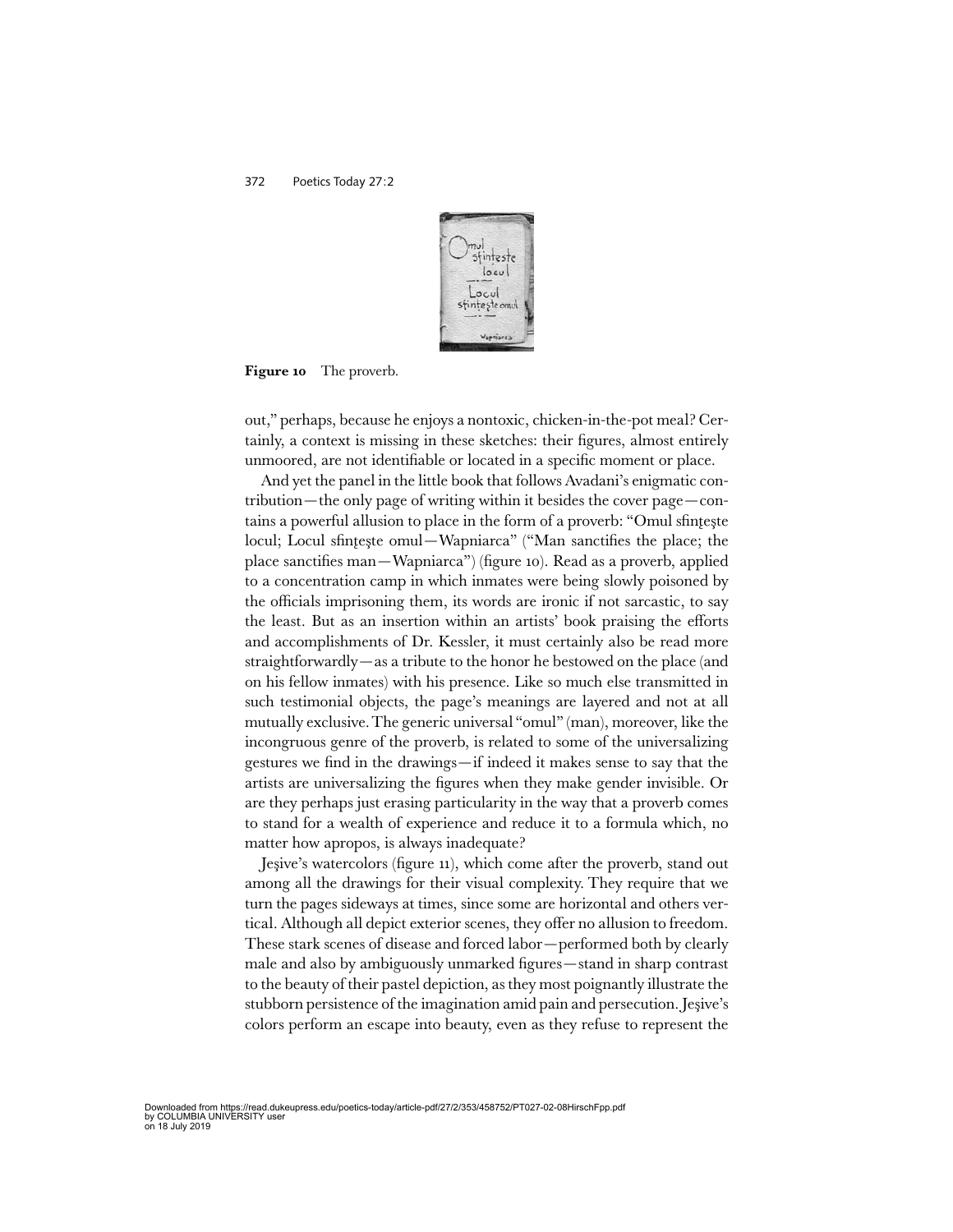

Figure 11 Jeşive's illustrations.

dream of escape that is present in the form of trains or open gates in virtually all the other drawings.

In Aurel Mărculescu's images (figure 12), which then follow and which project a very different view of exteriority, the shaded ink drawings seem dark and sinister in comparison to Jesive's pastels. In them, each figure is situated in front of a barbed wire fence or a massive building or both. Here the only escape is through the imagination: the first panel shows a man—perhaps the artist himself—drawing, and the last shows isolated figures in their bunks (or ill, in the infirmary), alone with their thoughts and their dreams.The first three panels depict men, but the last two, representing extreme imprisonment and extreme privacy and interiority, are more ambiguous, echoing a pattern we've perceived before.

The last two sequences in the little book are briefer, as though the artists were running out of space (figure 13). DB's dynamic stick figures—all male, it would seem—give, in four panels, a foreshortened, minimal history of the Vapniarka inmate experience. A figure, using a walking stick and carrying a bundle on his back, energetically strides through the open gateway of the camp. This is the moment of arrival. But the disease cripples him, and we later see him standing on crutches in front of a barbed wire fence. He is not alone: the next panel depicts three figures, their arms interlocked, standing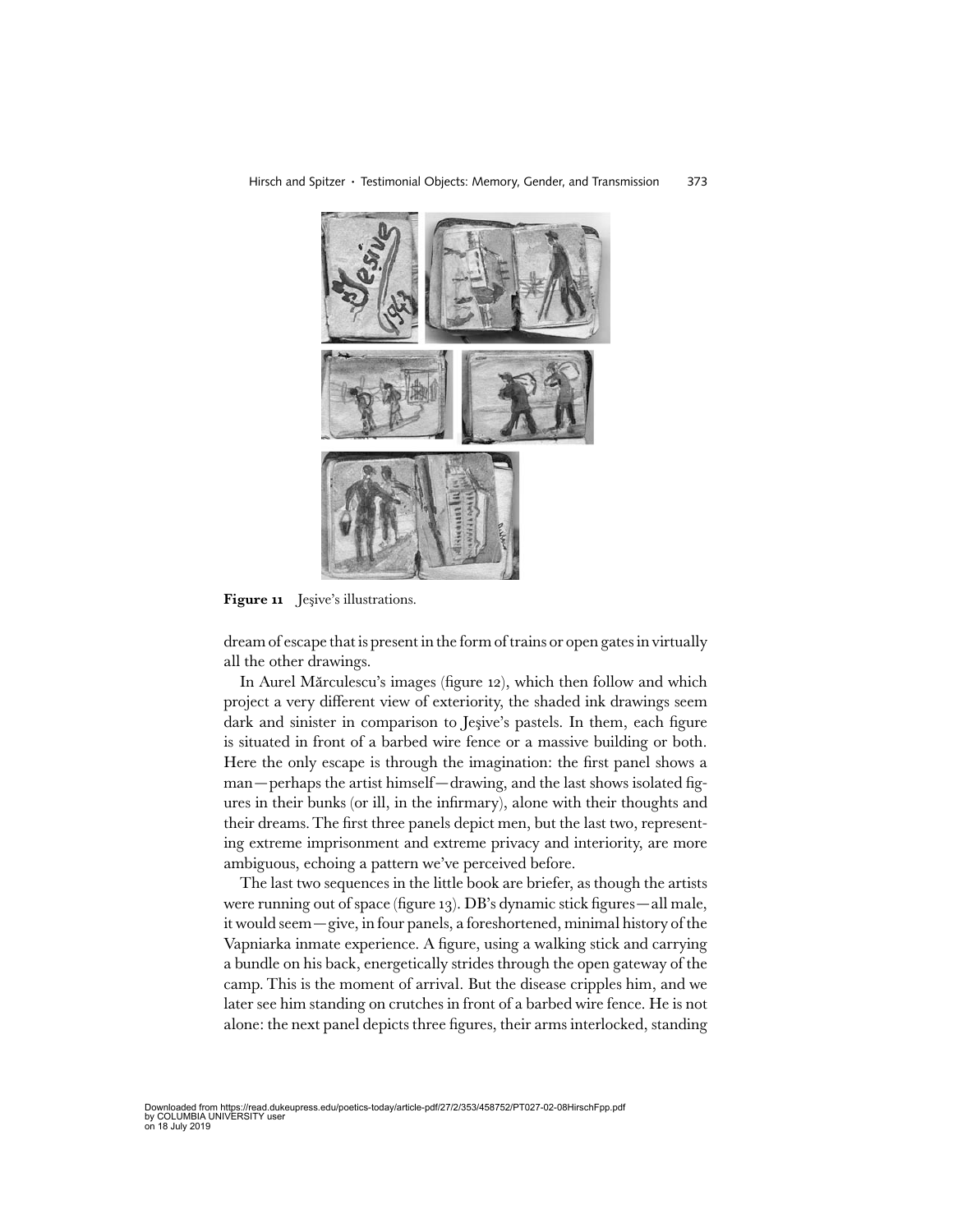

Figure 12 Mărculescu's illustrations.

in front of the same fence in a gesture of defiant resistance. And, in the last panel by DB, the now seemingly empowered figure runs out through the same camp gateway, his arms raised high in triumph.

The book ends with a sequence of drawings by Gavriel Cohen, one of the talented artists who also left behind a number of additional pencil and penand-ink sketches of life in the Vapniarka camp (figure 14). Here he sketches, in accurate perspective, a double-page scene of what must have been the interior of the infirmary. A doctor or nurse is tending to a patient reclining on a bunk. Another patient lies on another bunk, a crutch laying at his bedside, in a position suggesting resignation if not despair. Gender is blurred in these sketches, secondary to the disease and affliction that is foregrounded. It recedes into the background, suggesting more questions than answers. In this light, the final panel of the series, and of the book itself—a moving train with a giant question mark above it—takes on a layered meaning. Certainly, it too echoes the yearnings for departure and freedom expressed by previous artists. But the unknown destination implied by the mark can also be read as a final entreaty to the departing Dr. Kessler.When he leaves, what will happen to the patients left behind?

Although they tell nearly identical plots, all of the drawings in the little book have vastly divergent emotional colorings. Like the recipes from Terezín and like witnesses in oral testimony, they expose more than they say, and they do so through mode, shading, and tone. In proportion to the book's small size, each of these differentiations, including gender, becomes hugely meaningful. As Barthes suggests in his reading of photographs in Camera Lucida, in each of the artistic representations in the little book, one aspect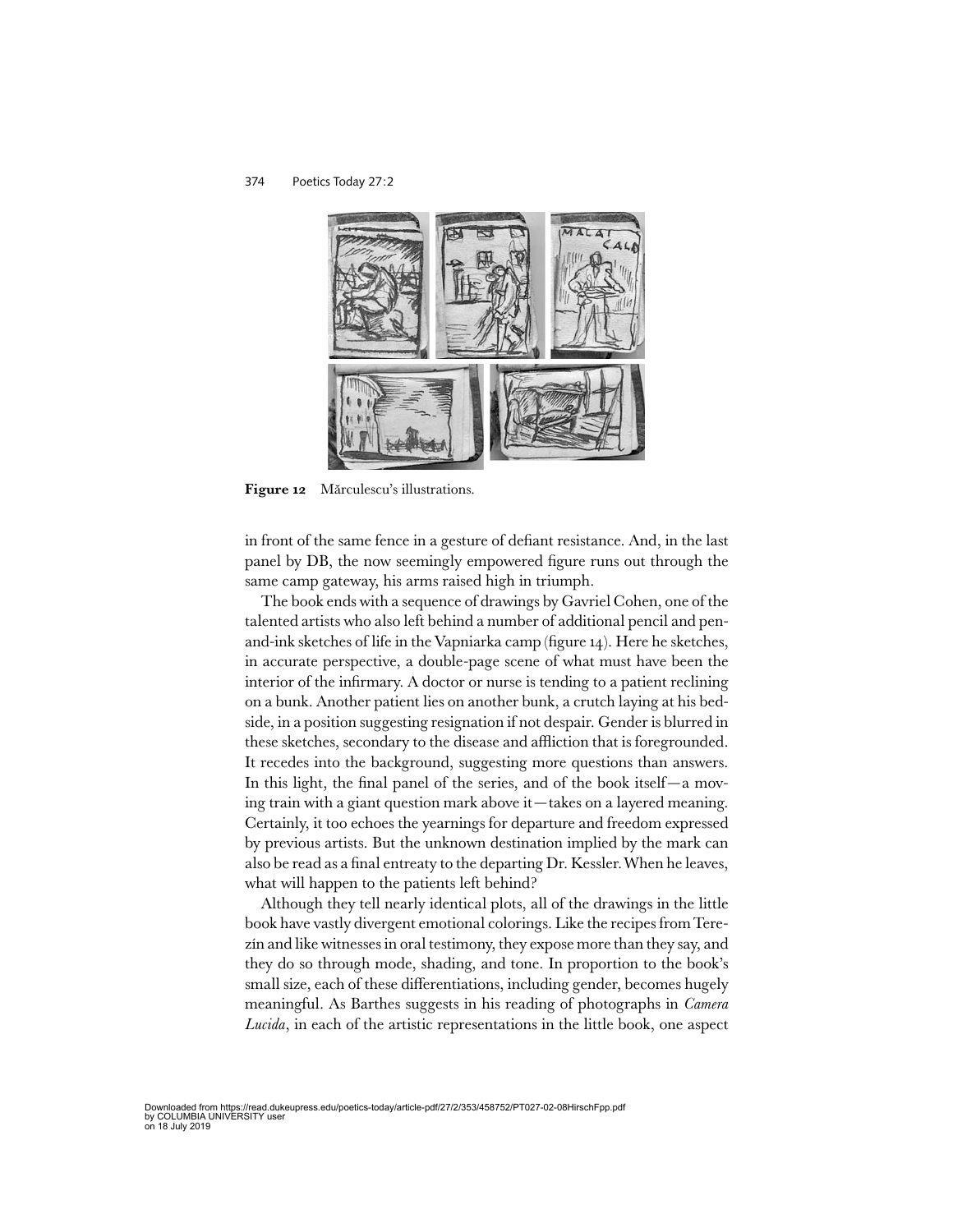

Figure 13 Illustrations from the DB sequence.

of an image, one detail, can make everything else recede from view, assuming the role of a punctum. And yet, as we have also seen, the testimonial impact of the little book—for Arthur Kessler at the time when he received it and for us now—greatly exceeds the sum of its parts and, of course, its miniature form.

How can we understand the book's miniaturization, its most distinctive feature? Certainly the materials—leather, paper, string, pens, and watercolors—must have been difficult to come by, and the miniature form, in all likelihood, attests to their scarcity. It would also have been easier for Arthur Kessler to hide such a minute object when he left the camp for unknown further destinations inTransnistria. Gaston Bachelard, who has written eloquently about the miniature, provides us with an insightful observation that is applicable to this little book. He recounts a passage by Hermann Hesse, originally published in *Fontaine*, a French literary journal that appeared in Algiers during World War II, that describes a prisoner who paints a landscape on the wall of his cell showing a miniature train entering a tunnel. When his jailors come for him, the prisoner in Hesse's story writes: ''I made myself very tiny, entered into my picture and climbed into the little train, which started moving, then disappeared into the darkness of the tunnel. For a few seconds longer a bit of smoke could be seen coming out of the round hole. Then this smoke blew away, and with it the picture, and with the picture my person'' (Bachelard 1964: 150). This passage vividly highlights the deep connection between miniaturization, confinement, and power. The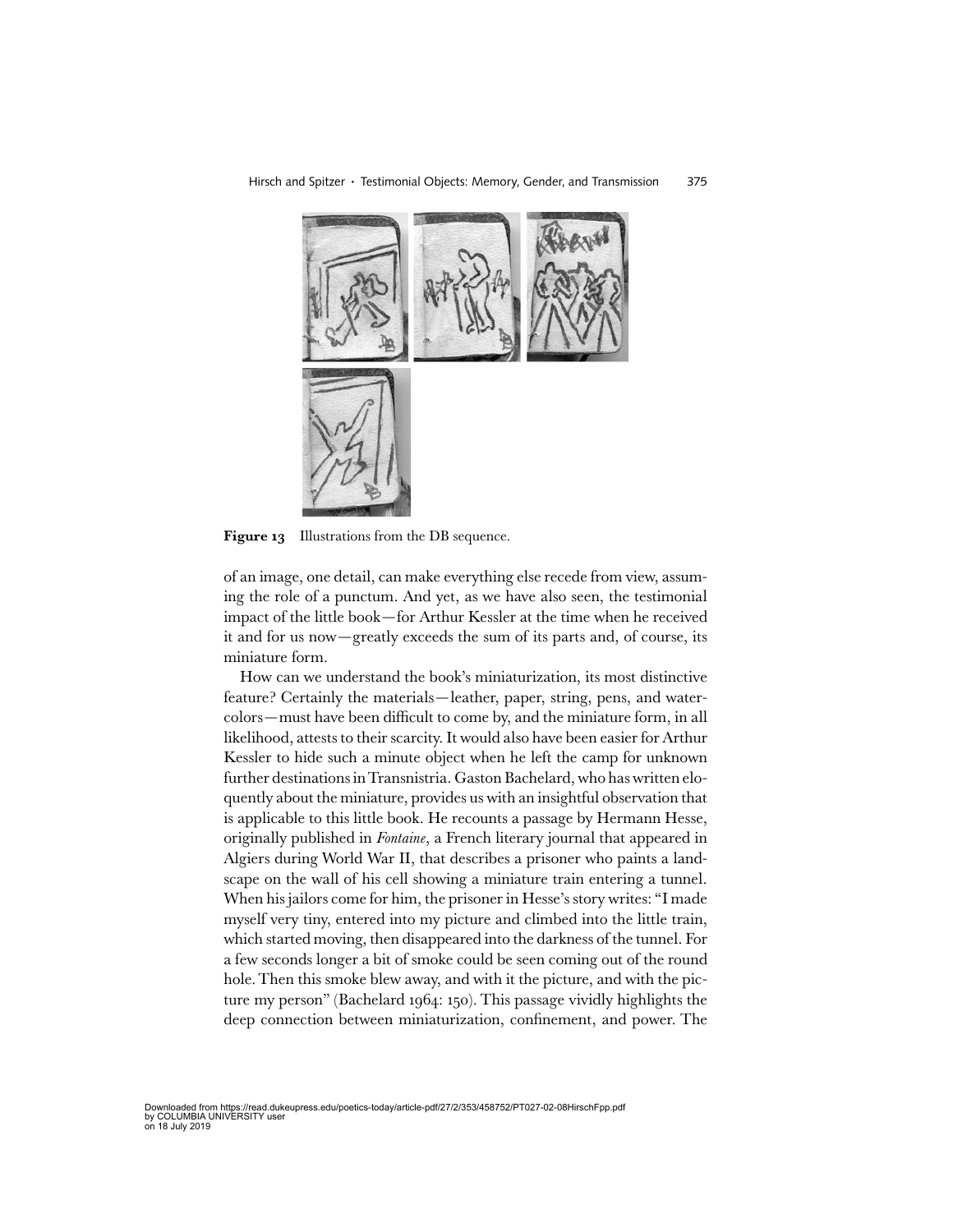

Figure 14 Illustrations from the Gavriel Cohen segment.

miniature offers the powerless the fantasy of hiding, of escape, and of a victory over the powerful jailors. The escape is possible only through wit, imagination, and fantasy, as legendary small figures like Tom Thumb have demonstrated again and again. One could argue that, as a fantasy of the disempowered, the miniature is marked by gender. Feminized and infantilized by their jailors, male prisoners engage in fantasies of escape, expressed within and through the miniature, instead of armed combat, a traditionally more masculine response.

Susan Stewart (1993: xii) writes that the miniature is a ''metaphor for the interior space and time of the bourgeois subject," while the gigantic is a metaphor for "the abstract authority of the state and the collective, public, life.'' Although it was collectively made, we can see the little Vapniarka book as an expression of the subjective interiority that is most assaulted and threatened by confinement in a concentration camp. But it is also a remnant—and reminder—of persistence against all odds. Each miniature drawing in stick figure form represents individualized experiences of unprecedented suffering and survival, even as it underscores the inadequacy of this or any other idiom for its expression. Whatever the practical reasons for the book's miniature status, they need to be supplemented with an understanding that by giving Arthur Kessler this tiny object, the patients were giving him the most precious gift they could bestow—the small bit of privacy and interiority, of depth and subjectivity, they had been able to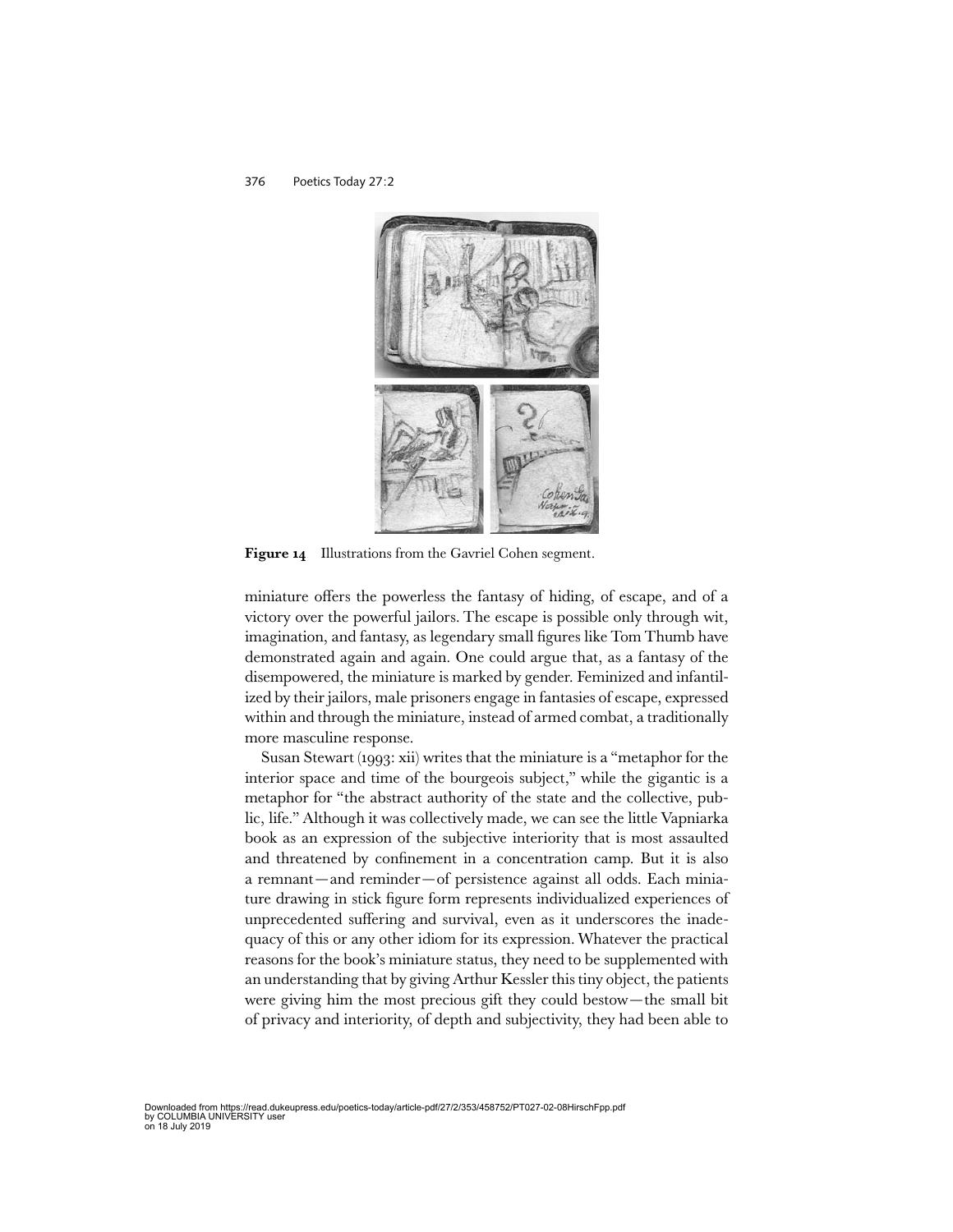preserve. Handmade, jointly conceived and constructed, yet individually imagined, the miniature object they are endowing to him—and through him and his son, to us as well—contains not only their signatures, but also their bodily markings. Through this multiple "act of transfer," the miniature appears as the small core of privacy—a shared privacy in this case that defies smothering by the deadly authority of the state.

Along with other surviving Vapniarka drawings and woodcuts, the little book enables us to imagine the elaborate cultural activities of the Vapniarka camp and their function as forms of spiritual resistance against the dehumanization imposed by the jailors and the despair produced by the spread of an incurable disease. In this way, again, the little book is related to the recipe book from Terezín. In Terezín, where art was sanctioned and even coerced for use in Nazi propaganda efforts, the recipe book, generated by the women as a clandestine project, reflected a refusal and a resistant challenge to the purposes of the Nazi authority.

Additionally, the Vapniarka book's tiny size specifically relates to, and provides a graphic analogue for, another incident of miniaturization discussed in several of the Vapniarka memoirs: the elaborate communal letters the inmates composed and smuggled to the outside world. Here is Gall's (1999: 151) account:

What are our letters like? An ordinary sheet of paper was folded so as to produce 24 squares of one centimeter each. Every square was numbered front and back, each one of us received a code number that corresponded both to the number on one of the squares and to the number of our respective family. I for example had the correspondence Number 14. Once the currier arrived safely with the folded and well-hidden sheet of paper, the letter was cut into the respective squares and everyone received the correct message.

Arthur Kessler, upon receiving the little book as a gift, would no doubt have recalled the miniaturized form of letter writing in which he also participated. For us, as well, its reduced dimension enables us better to visualize those collective letters and the calculated process of producing them. This ability to make us imagine the camp's lively cultural activity or the practice of smuggling letters makes the little book and its drawings into points of memory that pierce through the temporal and experiential layers separating us from the past.

But as we have already seen, more is at stake in the miniature form. The little book's size reflects the minimalism of the master plot that we find in the seven narratives. Perhaps, paradoxically, it is only through minimalism and miniaturization that the prisoners could express the enormity of their experience. As with the recipes from Terezín, it is literally only by going off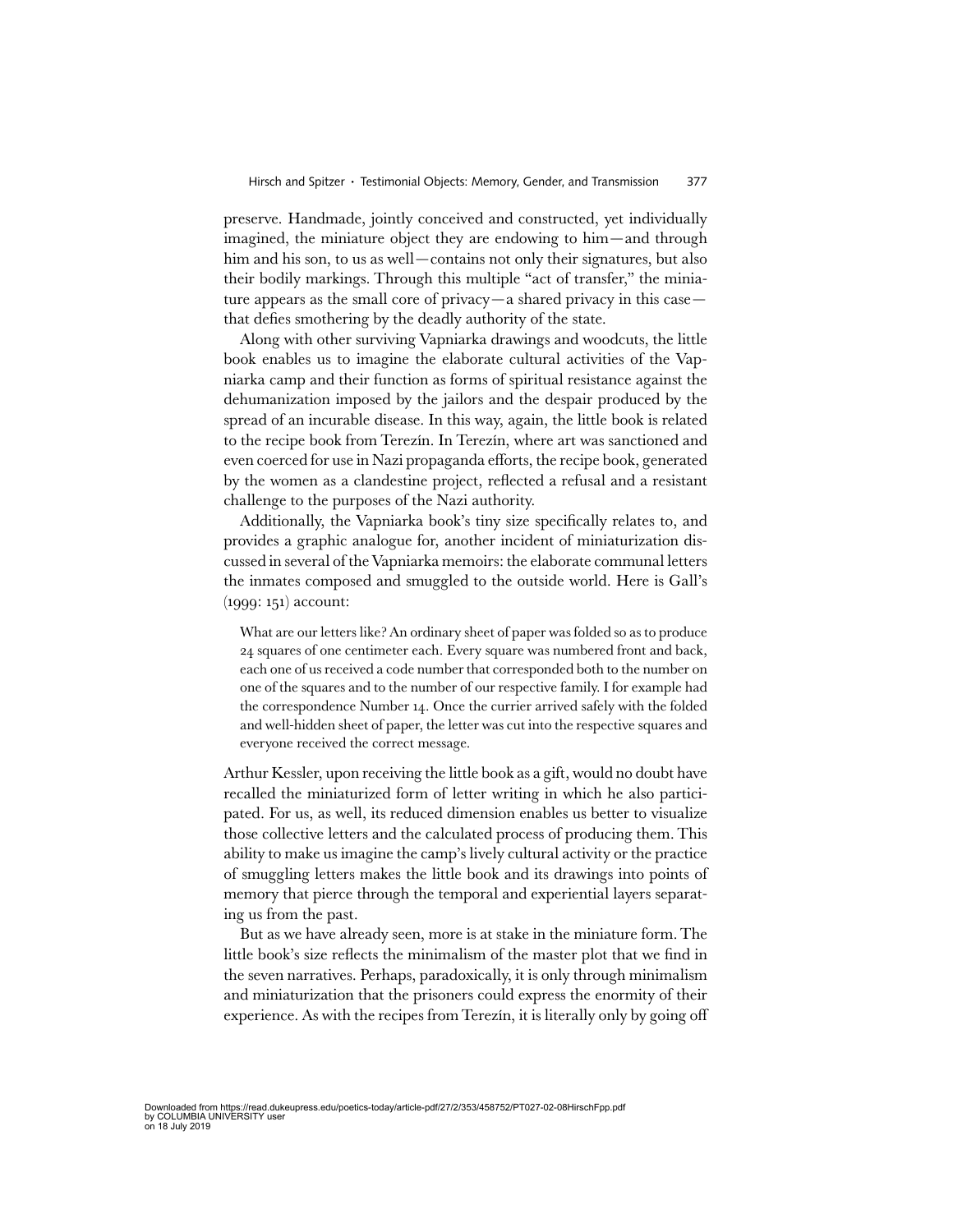the scale in the other direction that we can begin to imagine the numbers, the totality of devastation, the shattering of individuality and collectivity that was the Holocaust. As we look at the recipes and the drawings in the little book, we can imagine how Anny Stern might have read the book her mother transmitted to her, how she might have tried to find hidden messages, accounts and explanations, meanings that exceed the recipe form. We can try to imagine receiving a one-centimeter letter from a relative in Vapniarka, as Judith Kessler, Arthur's wife, did: how minimal the messages must have been and how rich and multivalent they must have become in the act of her probing readings.The recipes from Terezín and the little book from Vapniarka elicit similarly meticulous and multiple readings from us. There is so little space that every line, every word counts as a possible clue. In such a context, minute marks and variations, virtually invisible, become hypervisible, disproportionately enormous.

A similar oscillation between invisibility and hypervisibility marks the question of gender in relation to the Holocaust: its seeming irrelevance makes it all the more relevant and significant. Like a figure/ground pattern, or like the oscillation between stick figures and fleshed out drawings, it emerges as significant, tangible, only to recede again, making space for other concerns.The recipes from Terezín and the drawings from Vapniarka thus become more than microcosms and emblems of the camps in which they were produced—they are emblems for the very process of reading gender within the context of the Holocaust. As points of memory, they have indeed provoked a piercing insight that traverses time and space—the incongruity of gender and the Holocaust, its oscillation between foreground and background, its legibility and illegibility.

The miniature, Stewart (1993: 54) writes further, contains the daydream that ''the world of things can open itself to reveal a secret life . . . a life within life.'' But this tiny memory book, a remnant that has now survived the deaths of those who could have told us more about it, does not reveal its secrets easily. It took bright lights, magnifying glasses, and a great deal of persistence for us to decode even its cover—and yes, once we succeeded, it revealed a secret life. It turns out that the word ''Causa,'' which is part of the book's title, was not meant to be Romanian at all, for it became apparent to us that, before some of the letters had faded, that the cover title actually read "Dr. Honoris Causa, Vapniarca, 1943" (see figure 15).

Once the cover became legible, it became hypervisible, exposing the depths of irony and incongruity structuring this gift. Indeed, the irony revealed is particularly evident to us who dwell in academia.With this gift, patients were bestowing on Arthur Kessler an honorary doctorate from their concentration camp! Once we decode the cover, the book's intent as gift and sou-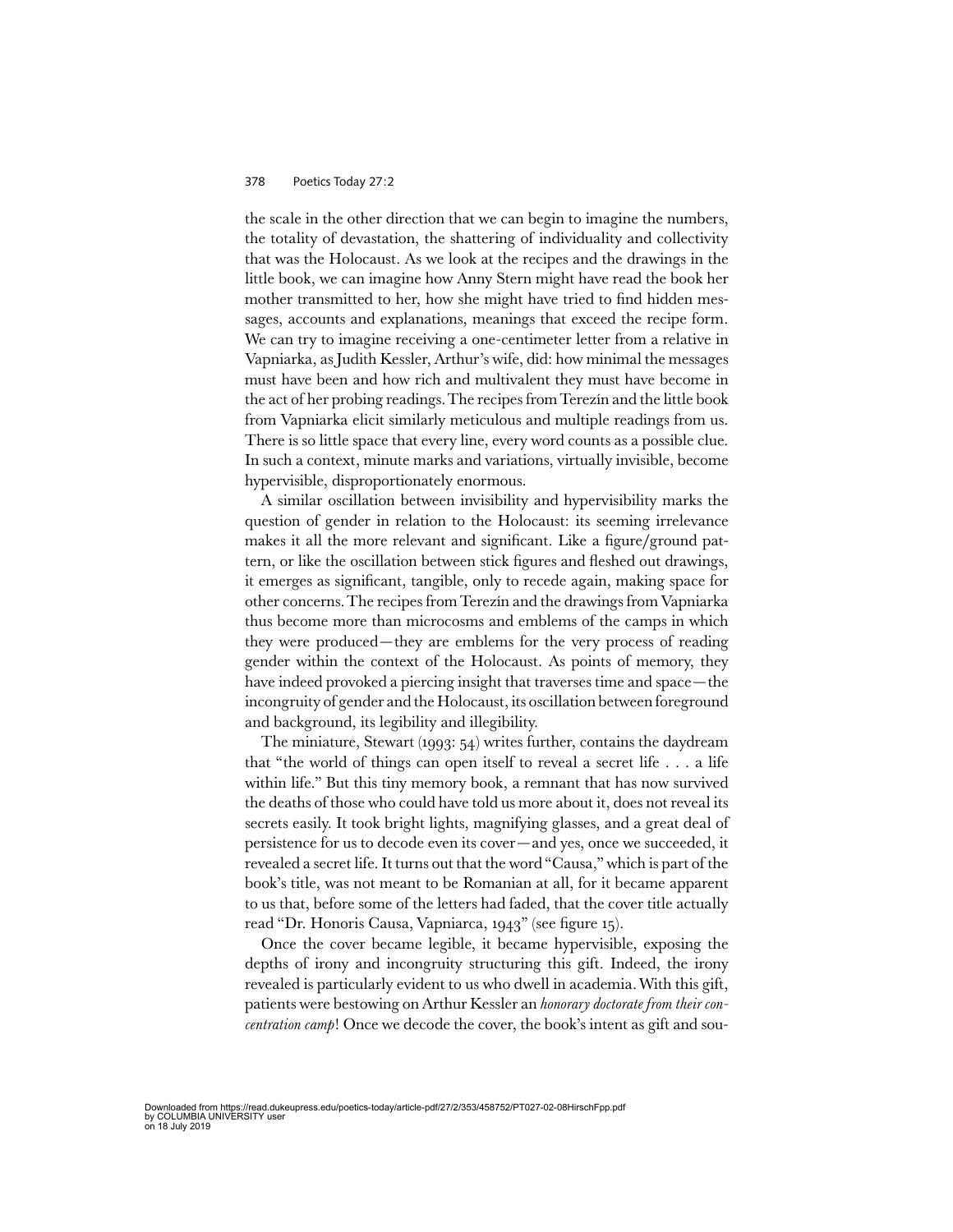

Figure 15 ''Dr. Honoris Causa, Vapniarca, 1943.''

venir is thus superseded by its function as an award of honor—as a kind of ironic certificate of merit embellished by a loopy ribbon made of ordinary string. But that honor does not contain any grand official diploma. It contains, instead, in graphic form, small individual accounts of the patients' encounters with Dr. Kessler.The miniature form, juxtaposed with the grand title, underscores the incongruity of producing art in a concentration camp, of finding kindness, goodness, and friendship in the midst of deprivation and suffering. That juxtaposition, once we are able to make it visible, is indeed poignant. The punctum here is not in the details but precisely in this incongruity that echoes others—the incongruity of asserting humanity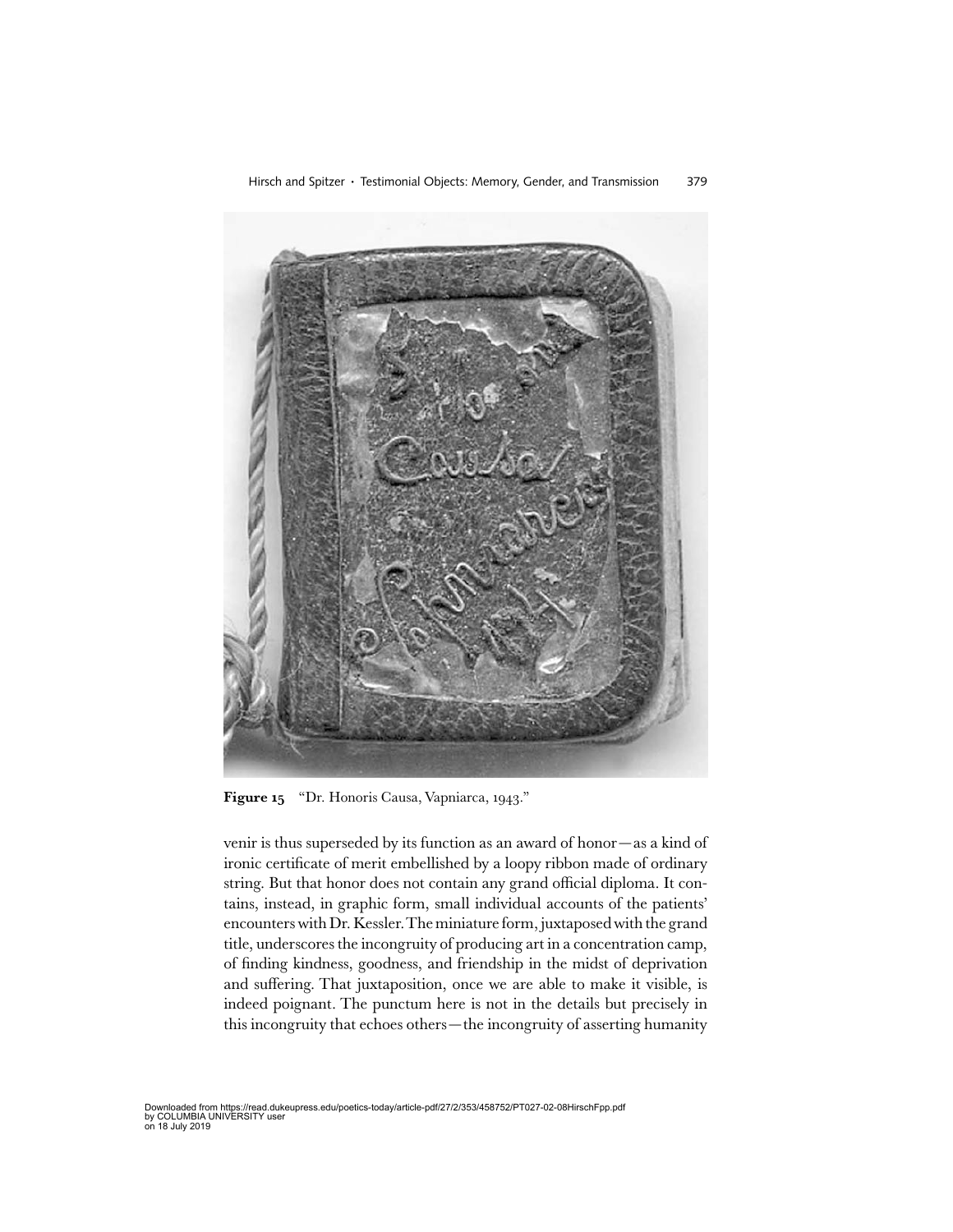in the face of starvation and dehumanization, of figuring hunger through dreams of food, of reading gender in the context of the Holocaust.

But in holding the little book from Vapniarka in the palm of a hand, and by reading its images with an insistent gaze, we can do even more. We can remember those who created and crafted its contents, and we can highlight and try to further transmit their courage, their resilience, and their collaborative determination. And yet, only if we acknowledge the distance that separates us from them, the layers of meaning and the multiple frames of interpretation that the intervening years have introduced and that have influenced our reading, can we hope to receive from them the testimonies and the testaments they may have wished to transmit.

## References

| Adler, Hans G.                                                                                     |
|----------------------------------------------------------------------------------------------------|
| 1958 Theresienstadt, 1941–1945: Das Antlitz einer Zwangsgemeinschaft (Tübingen: Mohr).             |
| Ancel, Jean, ed.                                                                                   |
| 1986 Documents concerning the Fate of Romanian Jewry during the Holocaust. 12 vols. (New York:     |
| Beate Klarsfeld Foundation).                                                                       |
| Bachelard, Gaston                                                                                  |
| 1964 The Poetics of Space, translated by Maria Jolas (Boston: Beacon).                             |
| Baer, Elizabeth, and Myrna Goldenberg, eds.                                                        |
| 2003 Experience and Expression: Women, Nazis, and the Holocaust (Detroit, MI: Wayne State          |
| University Press).                                                                                 |
| Baer, Ulrich                                                                                       |
| 2000 "To Give Memory a Place: Holocaust Photography and the Landscape Tradition,"                  |
| Representations 69: 38-62.                                                                         |
| 2002 Spectral Evidence: The Photography of Trauma (Cambridge, MA: MIT Press).                      |
| Barthes, Roland                                                                                    |
| 1981 Camera Lucida: Reflections on Photography, translated by Richard Howard (New York:            |
| Hill and Wang).                                                                                    |
| Baumel, Judith T.                                                                                  |
| 1998 Double Jeopardy: Gender and the Holocaust (Portland, OR: Vallentine Mitchell).                |
| Benditer, Ihiel                                                                                    |
|                                                                                                    |
| 1995 Vapniarca (Tel Aviv: Anais).                                                                  |
| Bos, Pascale R.                                                                                    |
| 2003 "Women and the Holocaust: Analyzing Gender Difference," in Baer and Goldenberg                |
| 2003: 23-52.                                                                                       |
| Carmelly, Felicia S., ed.                                                                          |
| 1997 Shattered! 50 Years of Silence: History and Voices of the Tragedy in Romania and Transnistria |
| (Scarborough, ON: Abbeyfield).                                                                     |
| Carp, Matatias                                                                                     |
| 1994 Holocaust in Rumania: Facts and Documents on the Annihilation of Rumania's Jews, 1940-44,     |
| translated by Seán Murphy (Budapest: Primor).                                                      |
| Chádková, Ludmila                                                                                  |
| 1995 The Terezín Ghetto (Prague: Nase vojsko).                                                     |
| Connerton, Paul                                                                                    |
| 1989 How Societies Remember (Cambridge: Cambridge University Press).                               |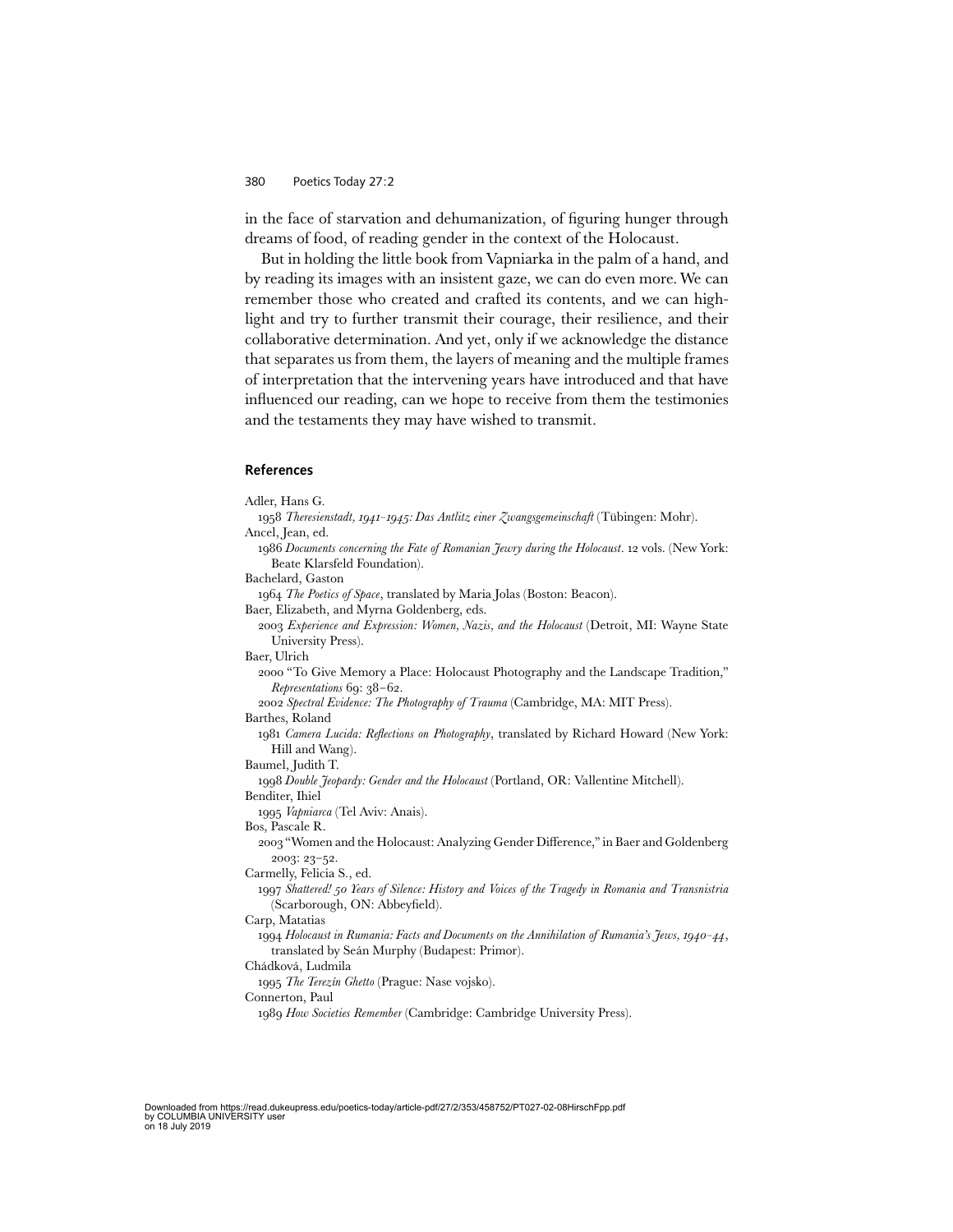| Derrida, Jacques |  |
|------------------|--|
|------------------|--|

2001 The Work of Mourning, edited by Pascale-Anne Brault and Michael Nas (Chicago: Chicago University Press).

De Silva, Cara, ed.

1996 In Memory's Kitchen: A Legacy from the Women of Terezín (Northvale, NJ: J. Aronson). Dubs, Polya

2000 Video interview, Rehovoth, Israel, September 6.

- Eigler, Friederike
	- 2001 ''Engendering Cultural Memory in Selected Post-Wende Literary Texts of the 1990s,'' German Quarterly 74: 392–406.
- Eschebach, Insa, Sigrid Jacobeit, and Silke Wenk
	- 2002 Gedächtnis und Geschlecht: Deutungsmuster in Darstellungen des Nationalsozialistischen Genozids (Frankfurt am Main: Campus Verlag).

Fischer, Julius

1969 Transnistria: The Forgotten Cemetery (New York: South Brunswick).

- Fried, Michael
- 2005 ''Barthes Punctum,'' Critical Inquiry 31: 539–74.

#### Gall, Matei

1999 Finsternis: Durch Gefängnisse, KZ Wapniarka, Massaker und Kommunismus, Ein Lebenslauf in Rumänien 1920–1990 (Konstanz: Hartung-Gorre Verlag).

Gallop, Jane (photographs by Dick Blau)

2003 Living with His Camera (Durham, NC: Duke University Press).

Goldenberg, Myrna

1990 ''Different Horrors, Same Hell: Women Remembering the Holocaust,'' in Thinking the Unthinkable: Meanings of the Holocaust, edited by Roger S. Gottlieb, 150–66 (New York: Paulist).

#### Harris, Stefanie

2001 ''The Return of the Dead: Memory and Photography in W. G. Sebald's Die Ausgewanderten," German Quarterly 74: 379-91.

#### Hartman, Saidiya V.

1997 Scenes of Subjection: Terror, Slavery, and Self-Making in Nineteenth-Century America (New York: Oxford University Press).

#### Hirsch, Marianne

- 1997 Family Frames: Photography, Narrative, and Postmemory (Cambridge, MA: Harvard University Press).
- 1999 "Projected Memory: Holocaust Photographs in Personal and Public Fantasy," in Acts of Memory, edited by Mieke Bal, Jonathan Crewe, and Leo Spitzer, 3–23 (Hanover, NH: Dartmouth College Press/University Press of New England).
- 2001 ''Surviving Images: Holocaust Photographs and the Work of Postmemory,'' in Zelizer 2001: 215–46.
- 2002 "Marked by Memory: Feminist Reflections on Trauma and Transmission," in Extremities: Trauma, Testimony, and Community, edited by Nancy K. Miller and Jason Tougaw, 71–91 (Urbana: University of Illinois Press).

Hirsch, Marianne, and Valerie Smith

2002 ''Feminism and Cultural Memory: An Introduction,'' Signs 28: 1–19.

Hirsch, Marianne, and Leo Spitzer

- 1993 "Gendered Translations: Claude Lanzmann's Shoah," in Gendering War Talk, edited by Miriam Cooke and Angela Woollacott, 3–19 (Princeton, NJ: Princeton University Press).
- 2005 "Erinnerungspunkte: Schoahfotografien in zeitgenössischen Erzählungen," Fotogeschichte: Beiträge zur Geschichte und Ästhetik der Fotografie 95: 29–44.
- forthcoming "'There was never a camp here': Searching for Vapniarka," in Locating Mem-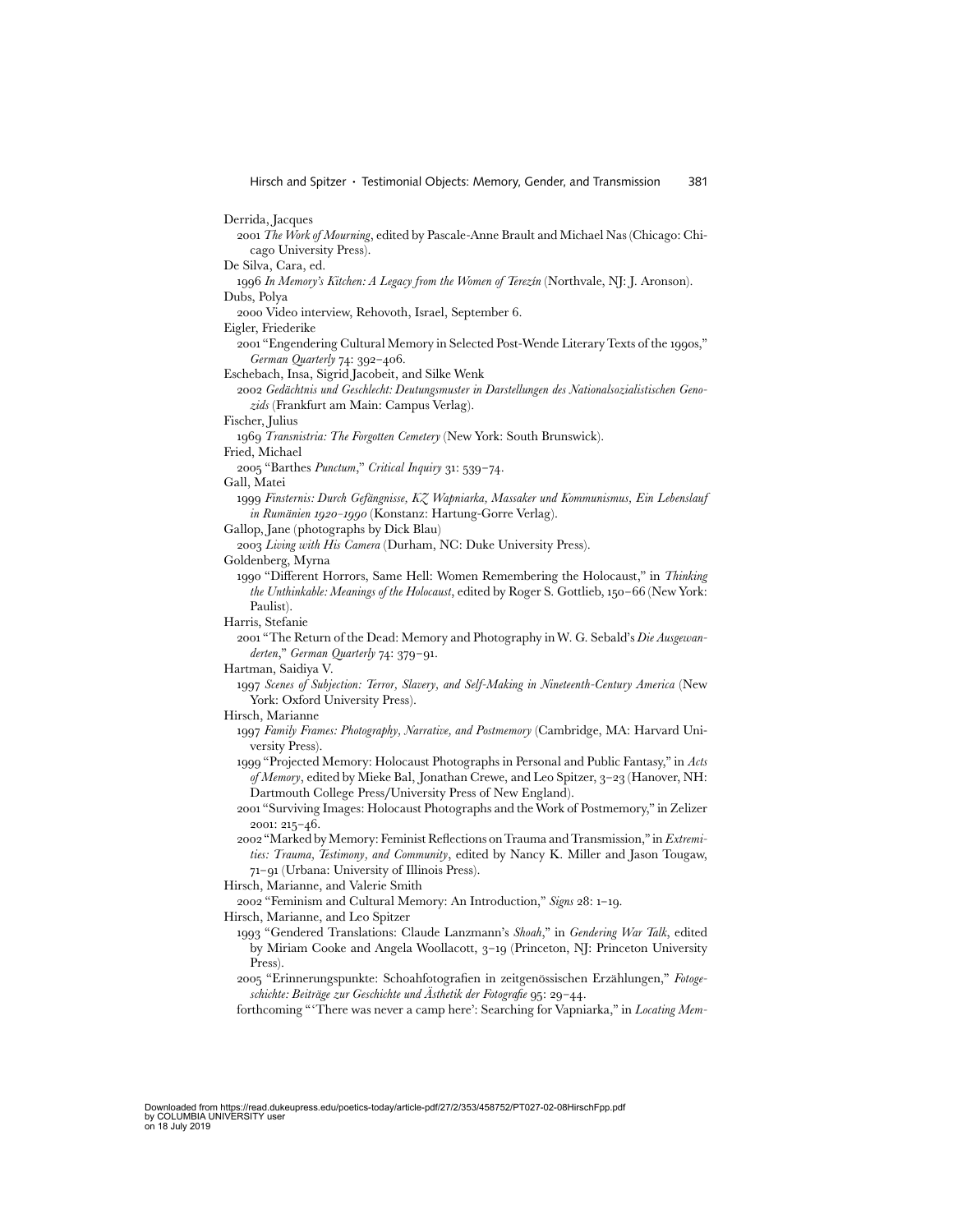ory: Photographic Acts, edited by Annette Kuhn and Kirsten McAllister (New York: Berghahn).

- Hornstein, Shelley, and Florence Jacobowitz
- 2002 Image and Remembrance: Representation and the Holocaust (Bloomington: Indiana University Press).

Horowitz, Sara

2000 ''Gender, Genocide, and Jewish Memory,'' Prooftexts 20 (1): 158–90.

2001 ''The Wounded Tongue: Engendering Holocaust Memory,'' in Shaping Losses: Cultural Memory and the Holocaust, edited by Julia Epstein and Lori Lefkowitz, 107–27 (Urbana: University of Illinois Press).

Hüppauf, Bernd

1997 "Emptying the Gaze: Framing Violence through the Viewfinder," New German Critique 72: 3–44.

Ioanid, Radu

2000 The Holocaust in Romania: The Destruction of Jews and Gypsies under the Antonescu Regime, translated by Marc J. Masurovsky (Chicago: I. R. Dee, in association with the United States Holocaust Memorial Museum).

Jones, Amelia

2002 ''The 'Eternal Return': Self-Portrait Photography as a Technology of Embodiment,'' Signs 27: 947-78.

Kahane, Claire

- 2000 ''Dark Mirrors: A Feminist Reflection on Holocaust Narrative and the Maternal Metaphor," in Feminist Consequences: Gender and Culture, edited by Elisabeth Bronfen and Misha Kavka, 161–88 (New York: Columbia University Press).
- Katz, Esther, and Joan M. Ringelheim, eds.
	- 1983 Proceedings of the Conference on Women Surviving the Holocaust (New York: Occasional Papers from the Institute for Research in History).

#### Kessler, Arthur

1947 ''Lathyrismus,'' Psychiatrie und Neurologie 112 (6): 345–76.

Kessler, David

2000 Videotaped interview, Suceava, Romania, July 13.

#### Kramer, Lillian S.

1999 Women's Holocaust Writing: Memory and Imagination (Lincoln: University of Nebraska Press).

Kritzman, Lawrence D.

1988 "Roland Barthes: The Discourse of Desire and the Question of Gender," Modern Language Notes 103: 848–64.

Liss, Andrea

1998 Trespassing through Shadows: Memory, Photography, and the Holocaust (Minneapolis: University of Minnesota Press).

Morris, Leslie

2001 ''The Sound of Memory,'' German Quarterly 74: 368–78.

Ofer, Dalia, and Lenore J. Weitzman, eds.

1998 Women in the Holocaust (New Haven, CT: Yale University Press).

Olin, Margaret

2002 "Touching Photographs: Roland Barthes's 'Mistaken' Identification," Representations 80 (1): 99–118.

Phelan, Peggy

2002 "Francesca Woodman's Photography: Death and the Image One More Time," Signs 27: 979–1004.

Prosser, Jay

2005 Light in the Dark Room: Photography and Loss (Minneapolis: University of Minnesota Press).